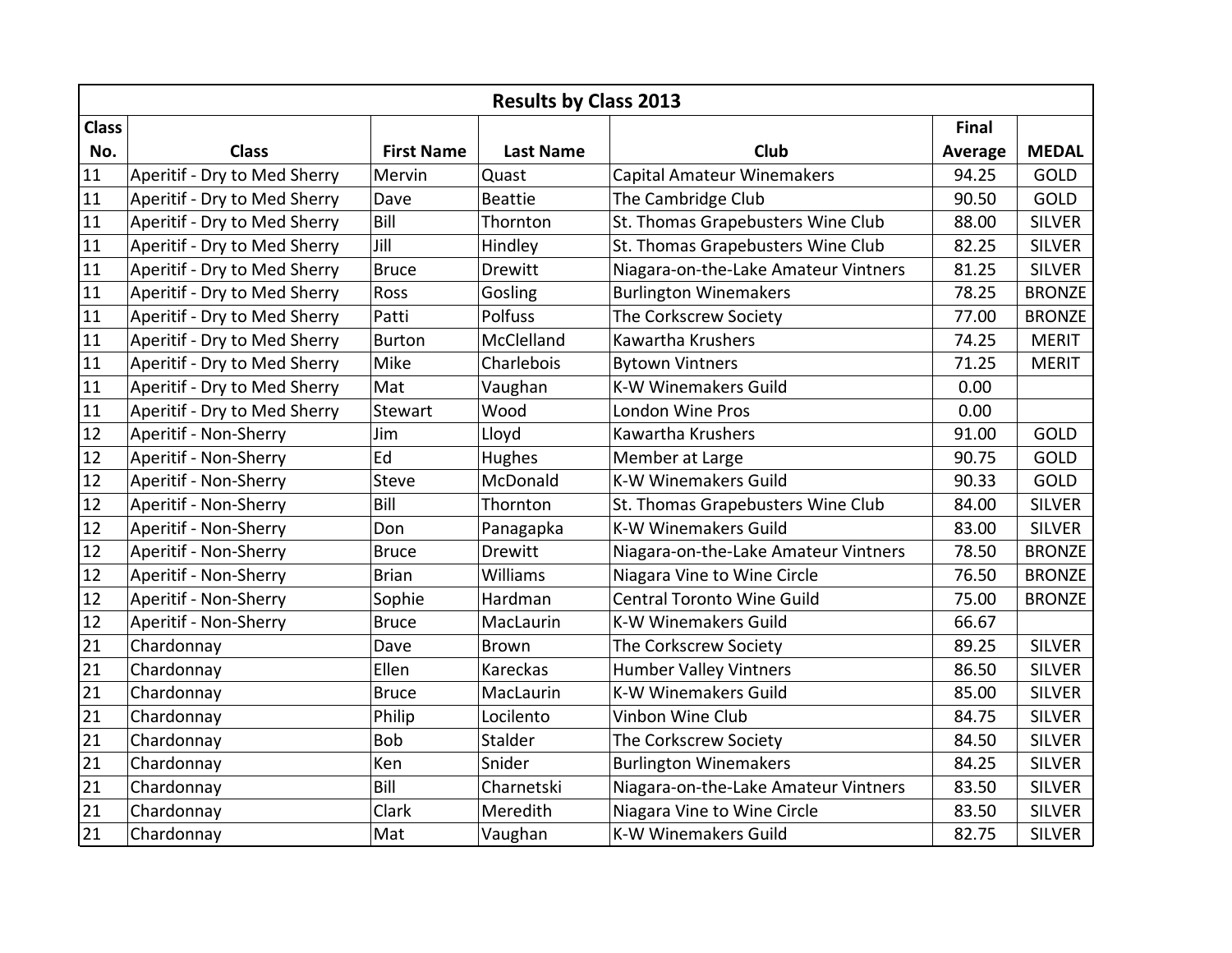| $\overline{21}$ | Chardonnay | <b>Steve</b> | Skelly         | <b>Scarborough Wine Makers</b>       | 82.50 | <b>SILVER</b> |
|-----------------|------------|--------------|----------------|--------------------------------------|-------|---------------|
| 21              | Chardonnay | Paul         | Wallace        | Prince Edward County Wine Club       | 82.25 | <b>SILVER</b> |
| 21              | Chardonnay | <b>Brian</b> | Williams       | Niagara Vine to Wine Circle          | 81.75 | <b>SILVER</b> |
| 21              | Chardonnay | Wayne        | Dumanski       | Niagara Vine to Wine Circle          | 81.50 | <b>SILVER</b> |
| 21              | Chardonnay | Kevin        | Watson         | Niagara-on-the-Lake Amateur Vintners | 80.00 | <b>SILVER</b> |
| 21              | Chardonnay | John         | Delagran       | Kawartha Krushers                    | 79.25 | <b>BRONZE</b> |
| 21              | Chardonnay | Joe          | Dale           | <b>Pickering Wine Guild</b>          | 78.75 | <b>BRONZE</b> |
| 21              | Chardonnay | Paul         | <b>Bartel</b>  | Niagara-on-the-Lake Amateur Vintners | 78.50 | <b>BRONZE</b> |
| 21              | Chardonnay | Bill         | Thornton       | St. Thomas Grapebusters Wine Club    | 78.50 | <b>BRONZE</b> |
| 21              | Chardonnay | George       | Huckalo        | Niagara Vine to Wine Circle          | 78.25 | <b>BRONZE</b> |
| 21              | Chardonnay | Norm         | Falk           | <b>K-W Winemakers Guild</b>          | 78.00 | <b>BRONZE</b> |
| 21              | Chardonnay | Dan          | Ostler         | <b>Pickering Wine Guild</b>          | 78.00 | <b>BRONZE</b> |
| 21              | Chardonnay | Victor       | Van Beek       | Other Hamilton Wine Club             | 77.75 | <b>BRONZE</b> |
| 21              | Chardonnay | Rob          | Fukudome       | <b>K-W Winemakers Guild</b>          | 77.25 | <b>BRONZE</b> |
| 21              | Chardonnay | John         | Peters         | <b>West Toronto Vintners</b>         | 77.25 | <b>BRONZE</b> |
| 21              | Chardonnay | Tamio        | Tateno         | South Coast Winemakers Guild         | 77.00 | <b>BRONZE</b> |
| 21              | Chardonnay | Tom          | Ostler         | <b>West Toronto Vintners</b>         | 76.75 | <b>BRONZE</b> |
| 21              | Chardonnay | <b>Brian</b> | Douglas        | Aurora Wine Circle                   | 76.50 | <b>BRONZE</b> |
| 21              | Chardonnay | Charles      | Fajgenbaum     | <b>Central Toronto Wine Guild</b>    | 76.50 | <b>BRONZE</b> |
| 21              | Chardonnay | Peter        | <b>Bennell</b> | <b>Central Toronto Wine Guild</b>    | 76.00 | <b>BRONZE</b> |
| 21              | Chardonnay | Frank        | Melanson       | <b>Bytown Vintners</b>               | 76.00 | <b>BRONZE</b> |
| 21              | Chardonnay | Jim          | Lloyd          | Kawartha Krushers                    | 75.50 | <b>BRONZE</b> |
| 21              | Chardonnay | Richard      | Caruso         | Prince Edward County Wine Club       | 75.00 | <b>BRONZE</b> |
| 21              | Chardonnay | Lorne        | Weyers         | Pickering Wine Guild                 | 75.00 | <b>BRONZE</b> |
| 21              | Chardonnay | <b>Steve</b> | McDonald       | <b>K-W Winemakers Guild</b>          | 74.50 | <b>BRONZE</b> |
| 21              | Chardonnay | Pavel        | Varadinek      | Niagara-on-the-Lake Amateur Vintners | 74.25 | <b>MERIT</b>  |
| 21              | Chardonnay | George       | Pikor          | <b>Bytown Vintners</b>               | 74.00 | <b>MERIT</b>  |
| 21              | Chardonnay | Luigi        | Giannetti      | Member at Large                      | 73.50 | <b>MERIT</b>  |
| 21              | Chardonnay | Don          | Panagapka      | <b>K-W Winemakers Guild</b>          | 73.00 | <b>MERIT</b>  |
| 21              | Chardonnay | Tino         | Montopoli      | Kawartha Krushers                    | 72.75 | <b>MERIT</b>  |
| 21              | Chardonnay | Phillip      | <b>Morris</b>  | Press Agents Wine Club               | 72.25 | <b>MERIT</b>  |
| 21              | Chardonnay | Dan          | Stevenson      | Niagara Vine to Wine Circle          | 71.75 | <b>MERIT</b>  |
| 21              | Chardonnay | Scott        | Wilkins        | Member at Large                      | 71.00 | <b>MERIT</b>  |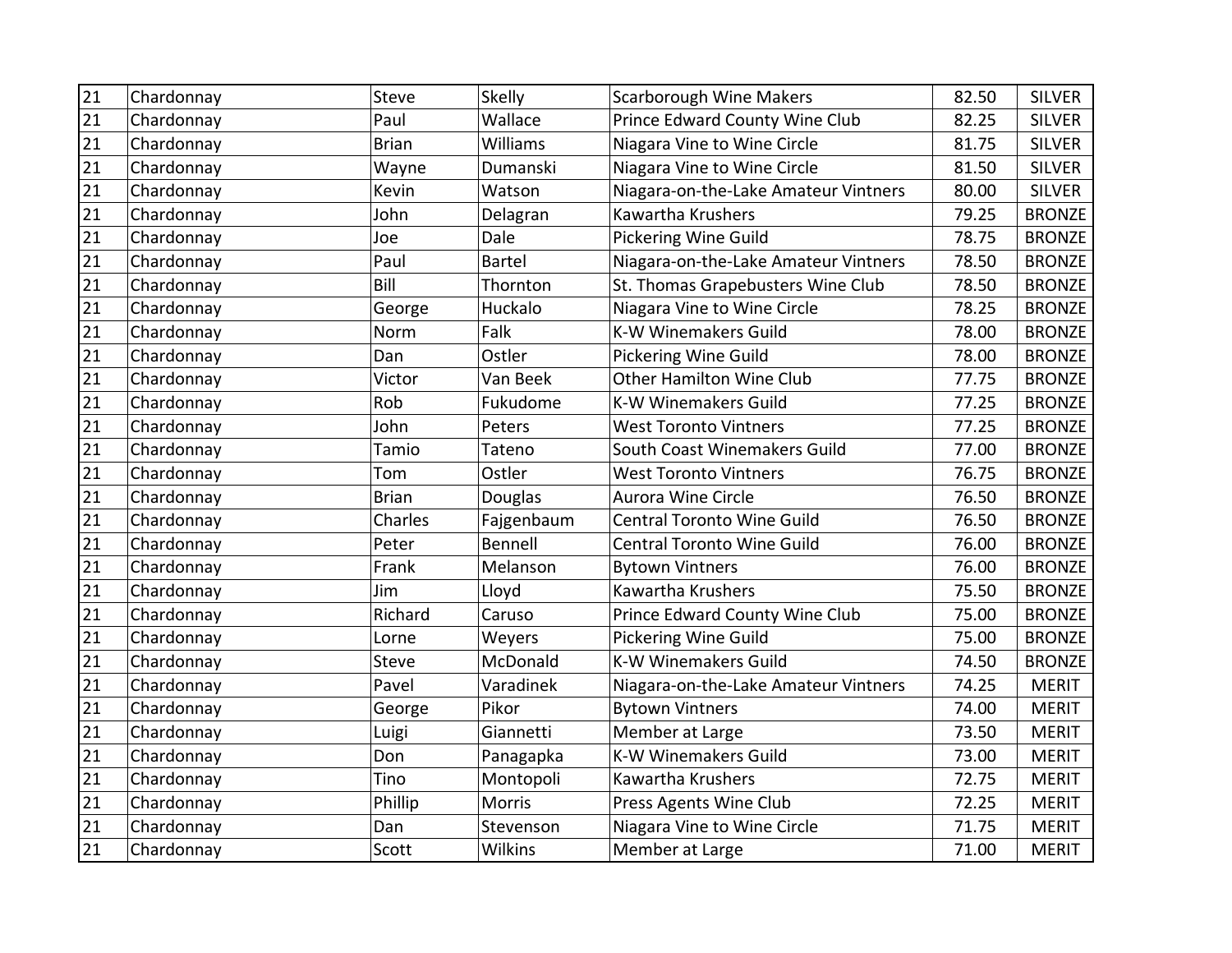| 21 | Chardonnay | Gord          | Claridge       | St. Thomas Grapebusters Wine Club    | 70.75 | <b>MERIT</b>  |
|----|------------|---------------|----------------|--------------------------------------|-------|---------------|
| 21 | Chardonnay | Ed            | Hughes         | Member at Large                      | 70.50 | <b>MERIT</b>  |
| 21 | Chardonnay | Ted           | Loughead       | <b>Grey T Fermenters</b>             | 70.00 | <b>MERIT</b>  |
| 21 | Chardonnay | Klaus         | Asmus          | <b>Brampton Winemakers</b>           | 69.50 | <b>MERIT</b>  |
| 21 | Chardonnay | Stewart       | Wood           | London Wine Pros                     | 69.33 |               |
| 21 | Chardonnay | Reg           | Jeffery        | London Wine Pros                     | 69.00 |               |
| 21 | Chardonnay | Jarmo         | Saari          | Growwine                             | 68.25 |               |
| 21 | Chardonnay | Matthew       | Geng           | London Wine Pros                     | 0.00  |               |
| 21 | Chardonnay | Morley        | Mellen         | The Cambridge Club                   | 0.00  |               |
| 21 | Chardonnay | Clive         | Woolner        | The Corkscrew Society                | 0.00  |               |
| 22 | Riesling   | Steve         | Kampers        | <b>West Toronto Vintners</b>         | 91.25 | <b>GOLD</b>   |
| 22 | Riesling   | Ray           | Shier          | Georgetown Vintners                  | 90.25 | <b>GOLD</b>   |
| 22 | Riesling   | <b>Steve</b>  | <b>Skelly</b>  | <b>Scarborough Wine Makers</b>       | 89.50 | <b>GOLD</b>   |
| 22 | Riesling   | Mike          | Charlebois     | <b>Bytown Vintners</b>               | 86.50 | <b>SILVER</b> |
| 22 | Riesling   | Dave          | Brown          | The Corkscrew Society                | 86.25 | <b>SILVER</b> |
| 22 | Riesling   | Stewart       | Wood           | London Wine Pros                     | 86.25 | <b>SILVER</b> |
| 22 | Riesling   | Bill          | Thornton       | St. Thomas Grapebusters Wine Club    | 84.75 | <b>SILVER</b> |
| 22 | Riesling   | Don           | Panagapka      | K-W Winemakers Guild                 | 84.50 | <b>SILVER</b> |
| 22 | Riesling   | Dan           | Montgomery     | The Corkscrew Society                | 84.00 | <b>SILVER</b> |
| 22 | Riesling   | <b>Bruce</b>  | Drewitt        | Niagara-on-the-Lake Amateur Vintners | 83.75 | <b>SILVER</b> |
| 22 | Riesling   | Clark         | Meredith       | Niagara Vine to Wine Circle          | 83.75 | <b>SILVER</b> |
| 22 | Riesling   | Ed            | Hughes         | Member at Large                      | 83.00 | <b>SILVER</b> |
| 22 | Riesling   | Mervin        | Quast          | <b>Capital Amateur Winemakers</b>    | 83.00 | <b>SILVER</b> |
| 22 | Riesling   | Glen          | Graham         | St. Thomas Grapebusters Wine Club    | 82.75 | <b>SILVER</b> |
| 22 | Riesling   | Dave          | <b>Beattie</b> | The Cambridge Club                   | 82.25 | <b>SILVER</b> |
| 22 | Riesling   | <b>Burton</b> | McClelland     | Kawartha Krushers                    | 81.25 | <b>SILVER</b> |
| 22 | Riesling   | Doug          | Patchett       | <b>Burlington Winemakers</b>         | 81.25 | <b>SILVER</b> |
| 22 | Riesling   | Bill          | Charnetski     | Niagara-on-the-Lake Amateur Vintners | 81.00 | <b>SILVER</b> |
| 22 | Riesling   | Ken           | Snider         | <b>Burlington Winemakers</b>         | 81.00 | <b>SILVER</b> |
| 22 | Riesling   | Max           | Rutherford     | Press Agents Wine Club               | 80.75 | <b>SILVER</b> |
| 22 | Riesling   | <b>Bruce</b>  | MacLaurin      | <b>K-W Winemakers Guild</b>          | 80.50 | <b>SILVER</b> |
| 22 | Riesling   | Greg          | Paget          | <b>West Toronto Vintners</b>         | 80.25 | <b>SILVER</b> |
| 22 | Riesling   | Mat           | Vaughan        | K-W Winemakers Guild                 | 78.75 | <b>BRONZE</b> |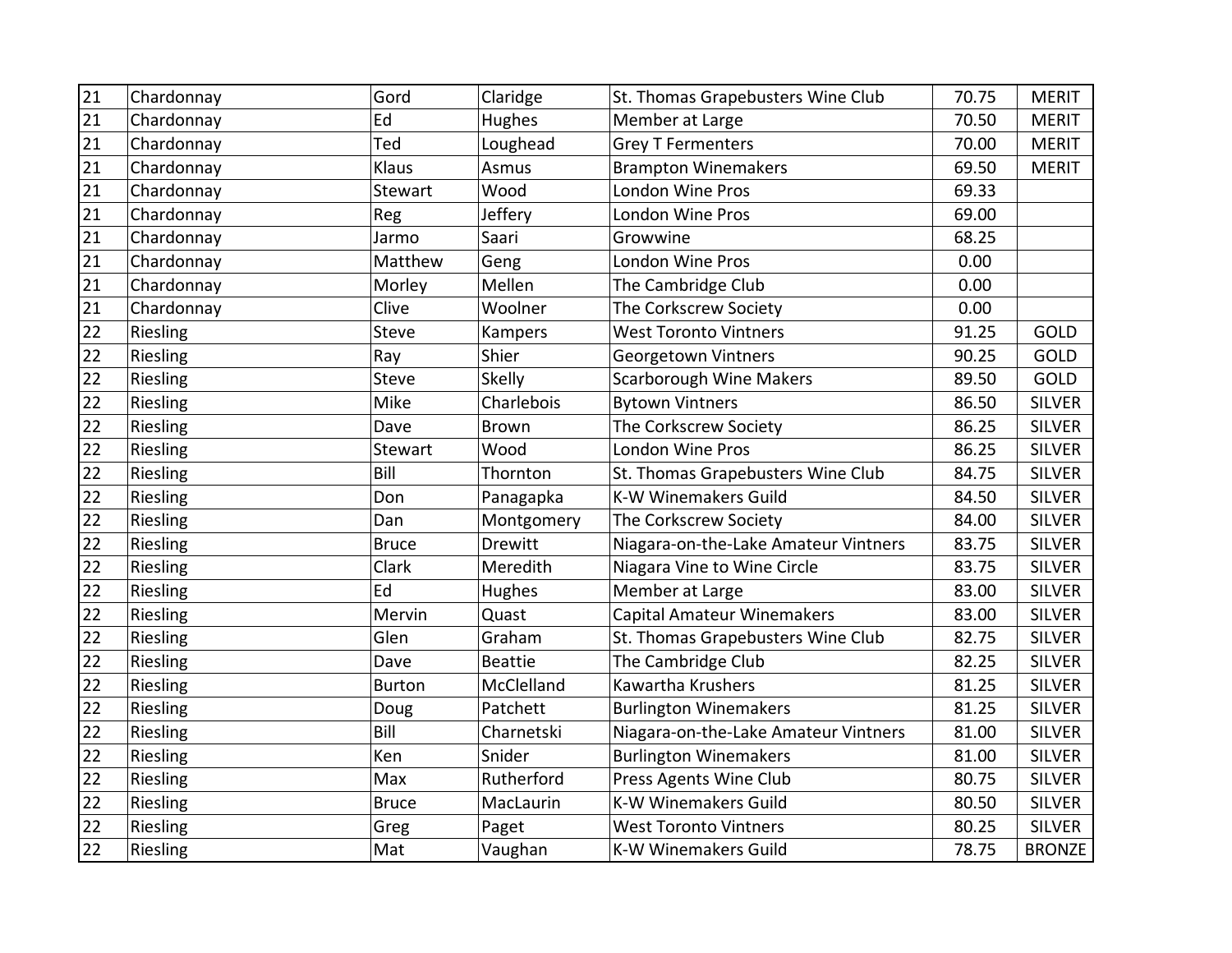| 22 | Riesling           | John         | Vandermark     | Niagara Vine to Wine Circle          | 78.67 | <b>BRONZE</b> |
|----|--------------------|--------------|----------------|--------------------------------------|-------|---------------|
| 22 | Riesling           | Dan          | Ostler         | <b>Pickering Wine Guild</b>          | 78.25 | <b>BRONZE</b> |
| 22 | Riesling           | Steve        | McDonald       | <b>K-W Winemakers Guild</b>          | 78.00 | <b>BRONZE</b> |
| 22 | Riesling           | Ivan         | Zuzek          | Niagara Vine to Wine Circle          | 77.25 | <b>BRONZE</b> |
| 22 | Riesling           | Kevin        | Watson         | Niagara-on-the-Lake Amateur Vintners | 75.75 | <b>BRONZE</b> |
| 22 | Riesling           | Phillip      | <b>Morris</b>  | Press Agents Wine Club               | 75.25 | <b>BRONZE</b> |
| 22 | Riesling           | Joe          | Dale           | <b>Pickering Wine Guild</b>          | 75.00 | <b>BRONZE</b> |
| 22 | Riesling           | Mark         | Millar         | Member at Large                      | 75.00 | <b>BRONZE</b> |
| 22 | Riesling           | David        | Sykes          | <b>K-W Winemakers Guild</b>          | 74.75 | <b>BRONZE</b> |
| 22 | Riesling           | George       | Huckalo        | Niagara Vine to Wine Circle          | 74.50 | <b>BRONZE</b> |
| 22 | Riesling           | <b>Rick</b>  | Wagner         | Growwine                             | 73.50 | <b>MERIT</b>  |
| 22 | Riesling           | Dennis       | Foster         | Paris Winemakers Wine Club           | 73.00 | <b>MERIT</b>  |
| 22 | Riesling           | Dominic      | lerullo        | Lakeview Wine Club                   | 70.25 | <b>MERIT</b>  |
| 22 | Riesling           | Klaus        | Asmus          | <b>Brampton Winemakers</b>           | 0.00  |               |
| 22 | Riesling           | Rob          | Fukudome       | <b>K-W Winemakers Guild</b>          | 0.00  |               |
| 22 | Riesling           | Jack         | Gootjes        | St. Thomas Grapebusters Wine Club    | 0.00  |               |
| 22 | Riesling           | Scott        | <b>Wilkins</b> | Member at Large                      | 0.00  |               |
| 22 | Riesling           | Larry        | Witzel         | South Coast Winemakers Guild         | 0.00  |               |
| 23 | White Non Vinifera | Steve        | McDonald       | <b>K-W Winemakers Guild</b>          | 88.00 | <b>SILVER</b> |
| 23 | White Non Vinifera | Clive        | Woolner        | The Corkscrew Society                | 87.50 | <b>SILVER</b> |
| 23 | White Non Vinifera | Herb         | Taylor         | South Coast Winemakers Guild         | 86.75 | <b>SILVER</b> |
| 23 | White Non Vinifera | Bill         | Thornton       | St. Thomas Grapebusters Wine Club    | 86.75 | <b>SILVER</b> |
| 23 | White Non Vinifera | Don          | Panagapka      | <b>K-W Winemakers Guild</b>          | 83.75 | <b>SILVER</b> |
| 23 | White Non Vinifera | Steve        | <b>Skelly</b>  | Scarborough Wine Makers              | 83.75 | <b>SILVER</b> |
| 23 | White Non Vinifera | Ed           | Hughes         | Member at Large                      | 83.50 | <b>SILVER</b> |
| 23 | White Non Vinifera | Clark        | Meredith       | Niagara Vine to Wine Circle          | 83.33 | <b>SILVER</b> |
| 23 | White Non Vinifera | Klaus        | Asmus          | <b>Brampton Winemakers</b>           | 83.25 | <b>SILVER</b> |
| 23 | White Non Vinifera | Dan          | Stevenson      | Niagara Vine to Wine Circle          | 83.00 | <b>SILVER</b> |
| 23 | White Non Vinifera | Tim          | White          | Winemasters                          | 82.25 | <b>SILVER</b> |
| 23 | White Non Vinifera | Steve        | Kampers        | <b>West Toronto Vintners</b>         | 82.25 | <b>SILVER</b> |
| 23 | White Non Vinifera | <b>Bert</b>  | Gris           | Other Hamilton Wine Club             | 81.00 | <b>SILVER</b> |
| 23 | White Non Vinifera | John         | Vandermark     | Niagara Vine to Wine Circle          | 80.00 | <b>SILVER</b> |
| 23 | White Non Vinifera | <b>Brant</b> | Allain         | Winemasters                          | 79.75 | <b>SILVER</b> |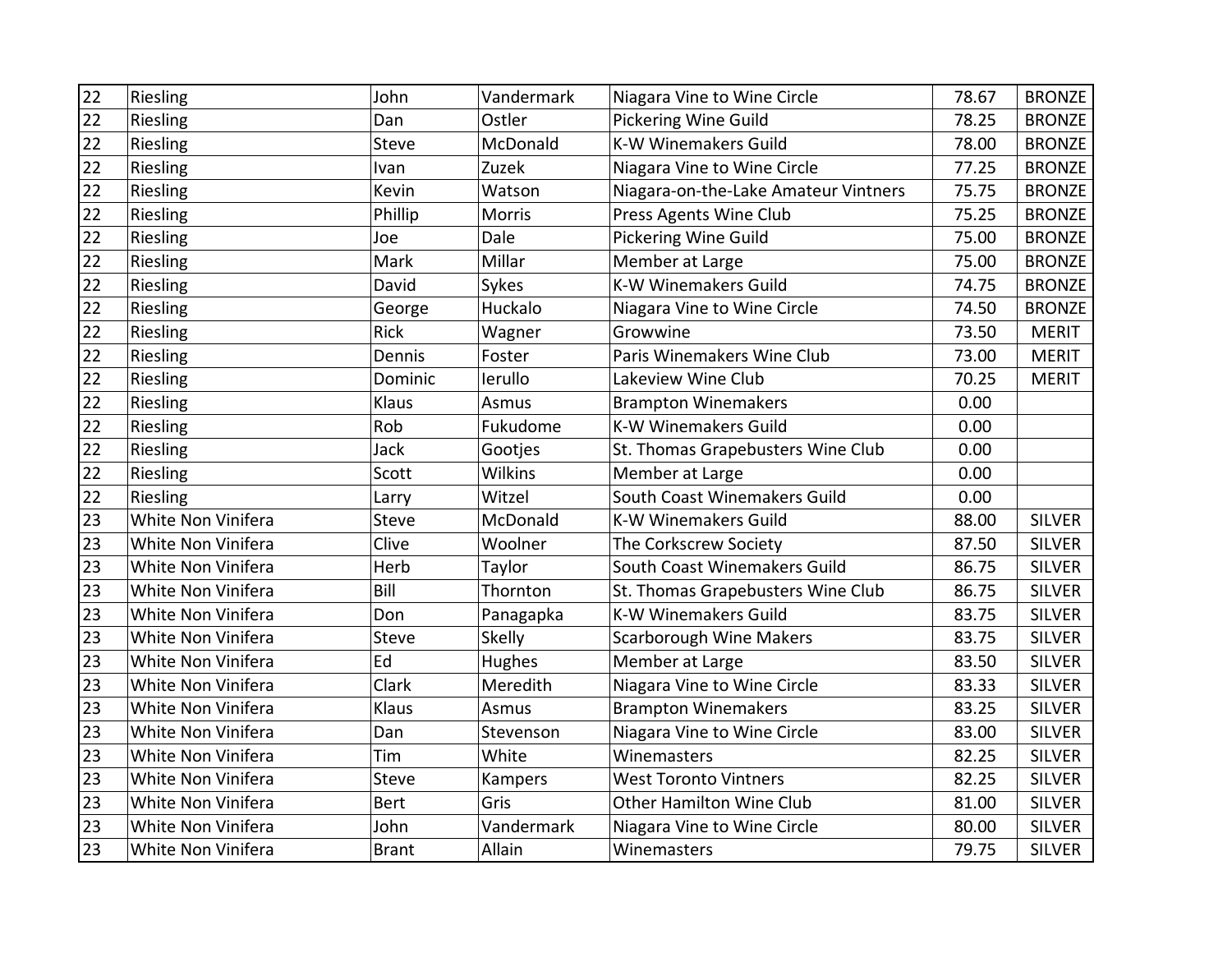| $\overline{23}$ | White Non Vinifera | <b>Brian</b> | Williams      | Niagara Vine to Wine Circle          | 79.75 | <b>SILVER</b> |
|-----------------|--------------------|--------------|---------------|--------------------------------------|-------|---------------|
| 23              | White Non Vinifera | <b>Rick</b>  | Reycraft      | <b>Burlington Winemakers</b>         | 78.75 | <b>BRONZE</b> |
| 23              | White Non Vinifera | Ellen        | Kareckas      | <b>Humber Valley Vintners</b>        | 78.50 | <b>BRONZE</b> |
| 23              | White Non Vinifera | Joseph       | Hardin        | <b>Grey T Fermenters</b>             | 78.00 | <b>BRONZE</b> |
| 23              | White Non Vinifera | Jack         | Gootjes       | St. Thomas Grapebusters Wine Club    | 78.00 | <b>BRONZE</b> |
| 23              | White Non Vinifera | Stewart      | Wood          | <b>London Wine Pros</b>              | 77.50 | <b>BRONZE</b> |
| 23              | White Non Vinifera | Ken          | Clark         | Niagara Vine to Wine Circle          | 77.25 | <b>BRONZE</b> |
| 23              | White Non Vinifera | Ray          | Shier         | Georgetown Vintners                  | 77.00 | <b>BRONZE</b> |
| 23              | White Non Vinifera | Manfred      | Hecke         | Kawartha Krushers                    | 76.75 | <b>BRONZE</b> |
| 23              | White Non Vinifera | Manuel       | Sousa         | Lakeview Wine Club                   | 76.50 | <b>BRONZE</b> |
| 23              | White Non Vinifera | Ivan         | Zuzek         | Niagara Vine to Wine Circle          | 76.50 | <b>BRONZE</b> |
| 23              | White Non Vinifera | Ruthann      | Moore         | The Cambridge Club                   | 76.00 | <b>BRONZE</b> |
| 23              | White Non Vinifera | Glen         | Graham        | St. Thomas Grapebusters Wine Club    | 75.50 | <b>BRONZE</b> |
| 23              | White Non Vinifera | Jim          | Webster       | St. Thomas Grapebusters Wine Club    | 74.75 | <b>BRONZE</b> |
| 23              | White Non Vinifera | Christa      | Stehle        | <b>Brampton Winemakers</b>           | 74.25 | <b>MERIT</b>  |
| 23              | White Non Vinifera | Mat          | Vaughan       | <b>K-W Winemakers Guild</b>          | 73.25 | <b>MERIT</b>  |
| 23              | White Non Vinifera | John         | Delagran      | Kawartha Krushers                    | 73.00 | <b>MERIT</b>  |
| 23              | White Non Vinifera | Colin        | Kelly         | Niagara-on-the-Lake Amateur Vintners | 68.25 |               |
| 23              | White Non Vinifera | David        | Sykes         | <b>K-W Winemakers Guild</b>          | 68.00 |               |
| 23              | White Non Vinifera | Paul         | Wallace       | Prince Edward County Wine Club       | 67.25 |               |
| 24              | Gewurztraminer     | Frank        | Melanson      | <b>Bytown Vintners</b>               | 91.00 | GOLD          |
| 24              | Gewurztraminer     | Norm         | Falk          | <b>K-W Winemakers Guild</b>          | 90.00 | <b>GOLD</b>   |
| 24              | Gewurztraminer     | Mike         | Dautovich     | Niagara-on-the-Lake Amateur Vintners | 88.33 | <b>SILVER</b> |
| 24              | Gewurztraminer     | Clark        | Meredith      | Niagara Vine to Wine Circle          | 86.00 | <b>SILVER</b> |
| 24              | Gewurztraminer     | <b>Steve</b> | Kampers       | <b>West Toronto Vintners</b>         | 85.67 | <b>SILVER</b> |
| 24              | Gewurztraminer     | Rob          | Fukudome      | <b>K-W Winemakers Guild</b>          | 85.25 | <b>SILVER</b> |
| 24              | Gewurztraminer     | Ed           | <b>Hughes</b> | Member at Large                      | 85.00 | <b>SILVER</b> |
| 24              | Gewurztraminer     | Dan          | Stevenson     | Niagara Vine to Wine Circle          | 84.67 | <b>SILVER</b> |
| 24              | Gewurztraminer     | Joe          | Dale          | Pickering Wine Guild                 | 84.25 | <b>SILVER</b> |
| 24              | Gewurztraminer     | Jim          | Casey         | Wentworth West Zymologists           | 84.00 | <b>SILVER</b> |
| 24              | Gewurztraminer     | Mat          | Vaughan       | <b>K-W Winemakers Guild</b>          | 84.00 | <b>SILVER</b> |
| 24              | Gewurztraminer     | Gary         | Frankow       | The Corkscrew Society                | 83.50 | <b>SILVER</b> |
| 24              | Gewurztraminer     | Mike         | Charlebois    | <b>Bytown Vintners</b>               | 82.67 | <b>SILVER</b> |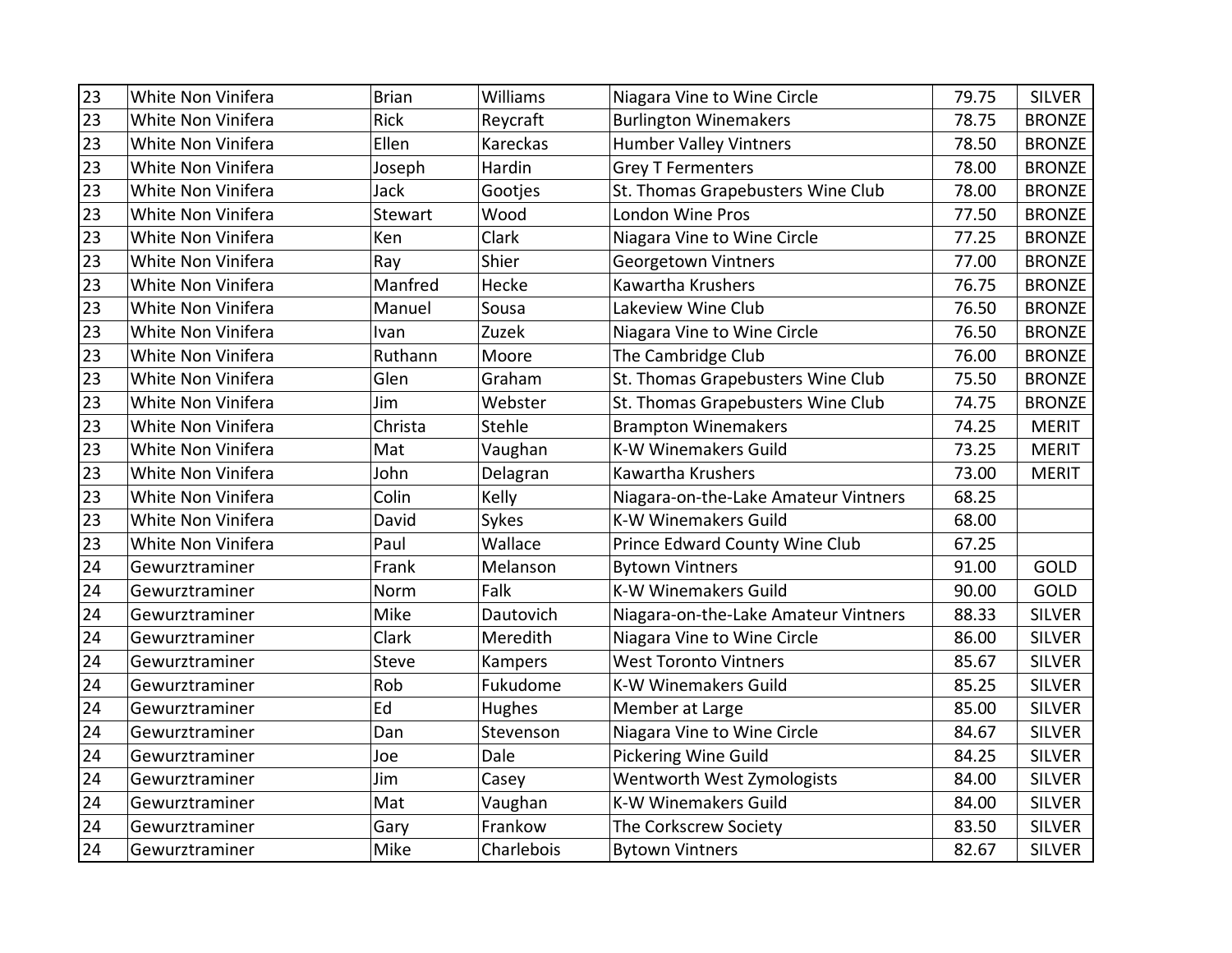| $\overline{24}$ | Gewurztraminer | Dave          | Brown          | The Corkscrew Society             | 82.00 | <b>SILVER</b> |
|-----------------|----------------|---------------|----------------|-----------------------------------|-------|---------------|
| 24              | Gewurztraminer | Bill          | Peters         | Niagara Vine to Wine Circle       | 82.00 | <b>SILVER</b> |
| 24              | Gewurztraminer | Dan           | Ostler         | Pickering Wine Guild              | 81.75 | <b>SILVER</b> |
| 24              | Gewurztraminer | Bill          | Thornton       | St. Thomas Grapebusters Wine Club | 81.67 | <b>SILVER</b> |
| 24              | Gewurztraminer | Steve         | McDonald       | <b>K-W Winemakers Guild</b>       | 81.50 | <b>SILVER</b> |
| 24              | Gewurztraminer | Mark          | Millar         | Member at Large                   | 81.00 | <b>SILVER</b> |
| 24              | Gewurztraminer | Tino          | Montopoli      | Kawartha Krushers                 | 80.67 | <b>SILVER</b> |
| 24              | Gewurztraminer | Don           | Boucher        | <b>Scarborough Wine Makers</b>    | 80.00 | <b>SILVER</b> |
| 24              | Gewurztraminer | Glen          | Graham         | St. Thomas Grapebusters Wine Club | 79.50 | <b>SILVER</b> |
| 24              | Gewurztraminer | Ray           | Shier          | Georgetown Vintners               | 79.25 | <b>BRONZE</b> |
| 24              | Gewurztraminer | <b>Burton</b> | McClelland     | Kawartha Krushers                 | 79.00 | <b>BRONZE</b> |
| 24              | Gewurztraminer | Jim           | Lloyd          | Kawartha Krushers                 | 78.75 | <b>BRONZE</b> |
| 24              | Gewurztraminer | Tamio         | Tateno         | South Coast Winemakers Guild      | 78.50 | <b>BRONZE</b> |
| 24              | Gewurztraminer | Dave          | <b>Beattie</b> | The Cambridge Club                | 78.33 | <b>BRONZE</b> |
| 24              | Gewurztraminer | Tim           | White          | Winemasters                       | 78.33 | <b>BRONZE</b> |
| 24              | Gewurztraminer | Tom           | Wood           | <b>Humber Valley Vintners</b>     | 78.33 | <b>BRONZE</b> |
| 24              | Gewurztraminer | Don           | Panagapka      | <b>K-W Winemakers Guild</b>       | 78.00 | <b>BRONZE</b> |
| 24              | Gewurztraminer | <b>Steve</b>  | Skelly         | <b>Scarborough Wine Makers</b>    | 78.00 | <b>BRONZE</b> |
| 24              | Gewurztraminer | Ken           | Snider         | <b>Burlington Winemakers</b>      | 77.00 | <b>BRONZE</b> |
| 24              | Gewurztraminer | Werner        | Lichtenberger  | Other Hamilton Wine Club          | 76.67 | <b>BRONZE</b> |
| 24              | Gewurztraminer | Ken           | Clark          | Niagara Vine to Wine Circle       | 75.75 | <b>BRONZE</b> |
| 24              | Gewurztraminer | Herb          | Taylor         | South Coast Winemakers Guild      | 75.75 | <b>BRONZE</b> |
| 24              | Gewurztraminer | David         | Sykes          | <b>K-W Winemakers Guild</b>       | 75.67 | <b>BRONZE</b> |
| 24              | Gewurztraminer | <b>Bruce</b>  | MacLaurin      | <b>K-W Winemakers Guild</b>       | 74.33 | <b>MERIT</b>  |
| 24              | Gewurztraminer | <b>Rick</b>   | Wagner         | Growwine                          | 74.00 | <b>MERIT</b>  |
| 24              | Gewurztraminer | Len           | Sylvester      | Member at Large                   | 73.00 | <b>MERIT</b>  |
| 24              | Gewurztraminer | Paul          | Ward           | Growwine                          | 69.00 |               |
| 24              | Gewurztraminer | Charles       | Fajgenbaum     | Central Toronto Wine Guild        | 66.00 |               |
| 25              | Other White    | Jim           | Lloyd          | Kawartha Krushers                 | 90.75 | GOLD          |
| 25              | Other White    | Emile         | Thibault       | St. Thomas Grapebusters Wine Club | 90.50 | <b>GOLD</b>   |
| 25              | Other White    | Dave          | <b>Brown</b>   | The Corkscrew Society             | 90.25 | GOLD          |
| 25              | Other White    | <b>Dick</b>   | Clark          | Capital Amateur Winemakers        | 87.00 | <b>SILVER</b> |
| 25              | Other White    | Stewart       | Wood           | London Wine Pros                  | 85.50 | <b>SILVER</b> |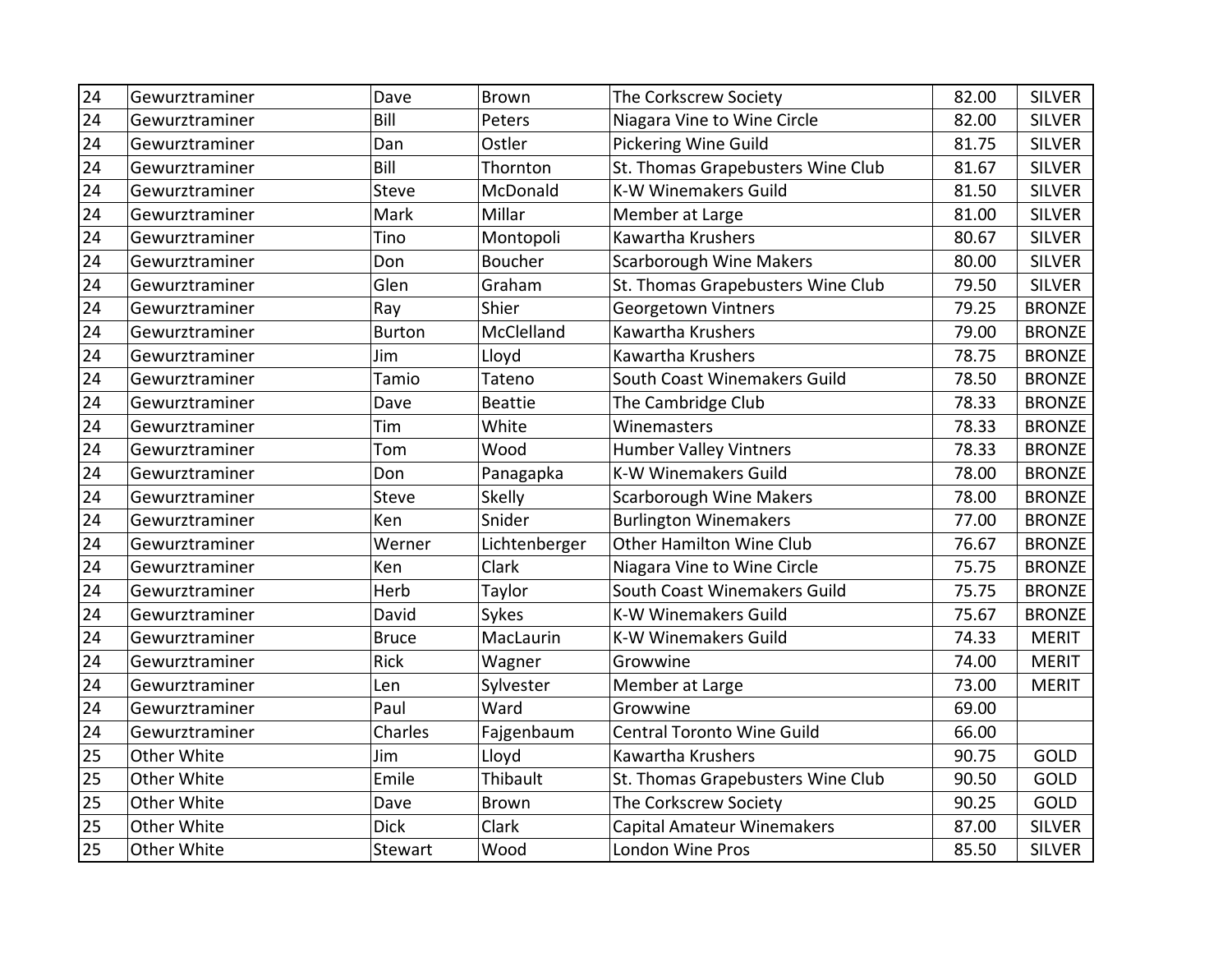| 25 | Other White | Max           | Rutherford     | Press Agents Wine Club               | 85.25 | <b>SILVER</b> |
|----|-------------|---------------|----------------|--------------------------------------|-------|---------------|
| 25 | Other White | Wayne         | Dumanski       | Niagara Vine to Wine Circle          | 85.00 | <b>SILVER</b> |
| 25 | Other White | Ken           | Snider         | <b>Burlington Winemakers</b>         | 84.75 | <b>SILVER</b> |
| 25 | Other White | Jean-Pierre   | Schoch         | The Corkscrew Society                | 84.75 | <b>SILVER</b> |
| 25 | Other White | <b>Steve</b>  | Skelly         | <b>Scarborough Wine Makers</b>       | 84.75 | <b>SILVER</b> |
| 25 | Other White | Bill          | Thornton       | St. Thomas Grapebusters Wine Club    | 84.75 | <b>SILVER</b> |
| 25 | Other White | Dominic       | lerullo        | Lakeview Wine Club                   | 84.00 | <b>SILVER</b> |
| 25 | Other White | John          | Delagran       | Kawartha Krushers                    | 83.25 | <b>SILVER</b> |
| 25 | Other White | Gary          | Frankow        | The Corkscrew Society                | 82.50 | <b>SILVER</b> |
| 25 | Other White | Tino          | Montopoli      | Kawartha Krushers                    | 82.50 | <b>SILVER</b> |
| 25 | Other White | Keith         | Bolton         | <b>Scarborough Wine Makers</b>       | 82.25 | <b>SILVER</b> |
| 25 | Other White | Clark         | Meredith       | Niagara Vine to Wine Circle          | 81.50 | <b>SILVER</b> |
| 25 | Other White | John          | Surmachynski   | Press Agents Wine Club               | 81.33 | <b>SILVER</b> |
| 25 | Other White | Sandra        | <b>Boehler</b> | <b>Burlington Winemakers</b>         | 81.25 | <b>SILVER</b> |
| 25 | Other White | Mervin        | Quast          | <b>Capital Amateur Winemakers</b>    | 81.25 | <b>SILVER</b> |
| 25 | Other White | Bill          | Peters         | Niagara Vine to Wine Circle          | 81.00 | <b>SILVER</b> |
| 25 | Other White | Gord          | Claridge       | St. Thomas Grapebusters Wine Club    | 80.50 | <b>SILVER</b> |
| 25 | Other White | Marilyn       | Walters        | Member at Large                      | 80.50 | <b>SILVER</b> |
| 25 | Other White | Luigi         | Giannetti      | Member at Large                      | 79.25 | <b>BRONZE</b> |
| 25 | Other White | Mariusz       | Gorzynski      | <b>Pickering Wine Guild</b>          | 79.00 | <b>BRONZE</b> |
| 25 | Other White | Norm          | Falk           | <b>K-W Winemakers Guild</b>          | 79.00 | <b>BRONZE</b> |
| 25 | Other White | George        | <b>Bethune</b> | Niagara-on-the-Lake Amateur Vintners | 78.50 | <b>BRONZE</b> |
| 25 | Other White | <b>Burton</b> | McClelland     | Kawartha Krushers                    | 78.25 | <b>BRONZE</b> |
| 25 | Other White | Lorne         | Weyers         | Pickering Wine Guild                 | 78.00 | <b>BRONZE</b> |
| 25 | Other White | Ivan          | Zuzek          | Niagara Vine to Wine Circle          | 77.75 | <b>BRONZE</b> |
| 25 | Other White | Jack          | Gootjes        | St. Thomas Grapebusters Wine Club    | 77.50 | <b>BRONZE</b> |
| 25 | Other White | Phillip       | Morris         | Press Agents Wine Club               | 77.25 | <b>BRONZE</b> |
| 25 | Other White | <b>Bruce</b>  | MacLaurin      | <b>K-W Winemakers Guild</b>          | 77.00 | <b>BRONZE</b> |
| 25 | Other White | <b>Steve</b>  | McDonald       | <b>K-W Winemakers Guild</b>          | 76.75 | <b>BRONZE</b> |
| 25 | Other White | Paul          | Wallace        | Prince Edward County Wine Club       | 76.50 | <b>BRONZE</b> |
| 25 | Other White | Dan           | Stevenson      | Niagara Vine to Wine Circle          | 76.25 | <b>BRONZE</b> |
| 25 | Other White | Klaus         | Asmus          | <b>Brampton Winemakers</b>           | 76.00 | <b>BRONZE</b> |
| 25 | Other White | Peter         | Bennell        | <b>Central Toronto Wine Guild</b>    | 75.75 | <b>BRONZE</b> |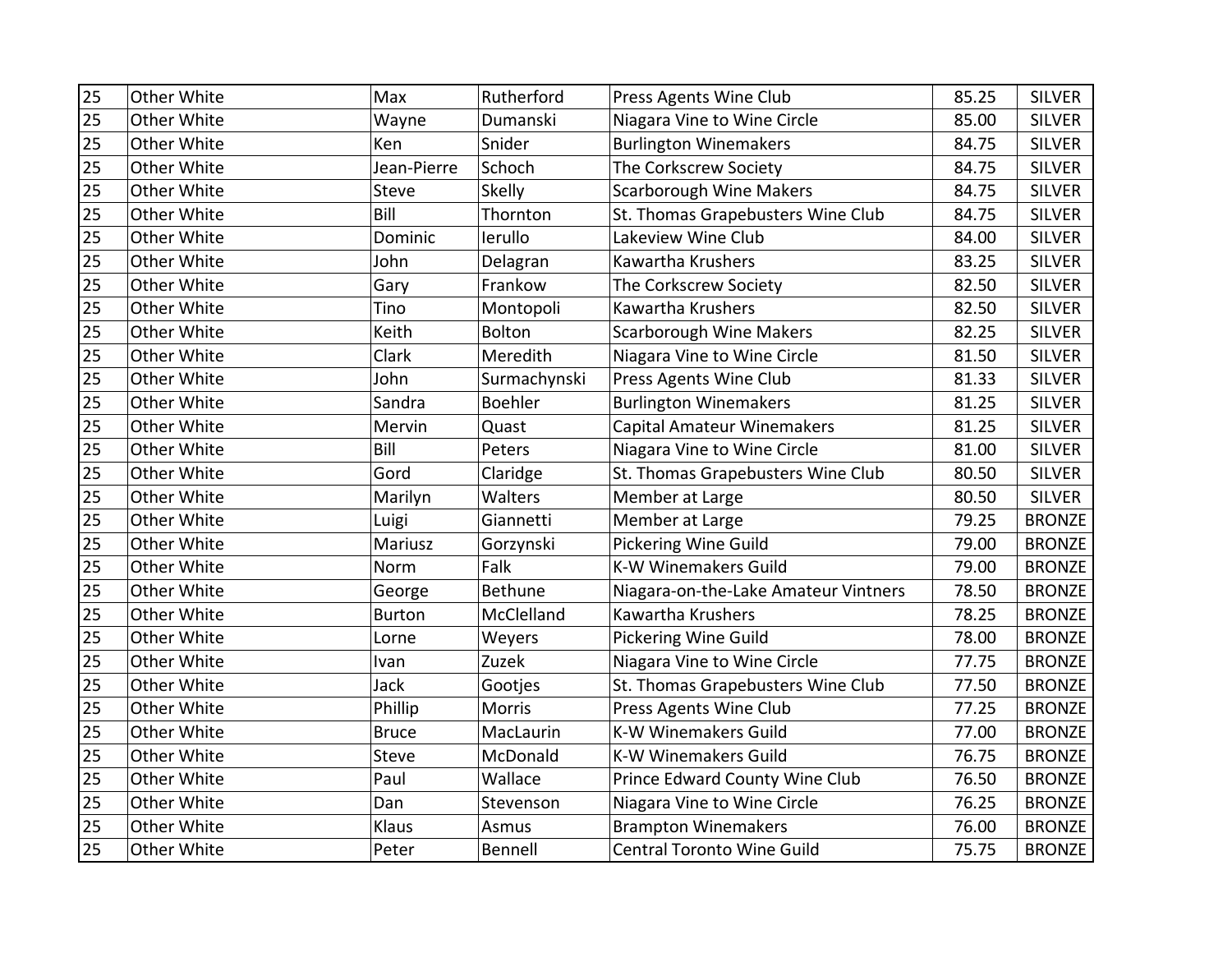| 25 | Other White        | Doug          | Sloane        | Prince Edward County Wine Club       | 75.50 | <b>BRONZE</b> |
|----|--------------------|---------------|---------------|--------------------------------------|-------|---------------|
| 25 | Other White        | Tim           | White         | Winemasters                          | 75.33 | <b>BRONZE</b> |
| 25 | Other White        | Dave          | Cox           | The Cambridge Club                   | 74.75 | <b>BRONZE</b> |
| 25 | Other White        | len           | sylvester     | Member at Large                      | 74.25 | <b>MERIT</b>  |
| 25 | Other White        | Len           | Sylvester     | Member at Large                      | 74.25 | <b>MERIT</b>  |
| 25 | Other White        | Michael       | Petric        | <b>Brampton Winemakers</b>           | 73.75 | <b>MERIT</b>  |
| 25 | Other White        | <b>Bruce</b>  | Smith         | Niagara-on-the-Lake Amateur Vintners | 73.25 | <b>MERIT</b>  |
| 25 | Other White        | Phil          | <b>Bunn</b>   | <b>Brampton Winemakers</b>           | 73.00 | <b>MERIT</b>  |
| 25 | Other White        | Mat           | Vaughan       | <b>K-W Winemakers Guild</b>          | 72.00 | <b>MERIT</b>  |
| 25 | Other White        | Victor        | Van Beek      | Other Hamilton Wine Club             | 71.25 | <b>MERIT</b>  |
| 25 | Other White        | Len           | Kubbinga      | <b>Central Toronto Wine Guild</b>    | 70.50 | <b>MERIT</b>  |
| 25 | Other White        | Paul          | Williams      | <b>Scarborough Wine Makers</b>       | 67.00 |               |
| 25 | Other White        | John          | LaBerge       | <b>Humber Valley Vintners</b>        | 0.00  |               |
| 25 | Other White        | Calvin        | McDougall     | Paris Winemakers Wine Club           | 0.00  |               |
| 26 | <b>White Blend</b> | Klaus         | Asmus         | <b>Brampton Winemakers</b>           | 90.50 | <b>GOLD</b>   |
| 26 | White Blend        | <b>Steve</b>  | Kampers       | <b>West Toronto Vintners</b>         | 90.00 | <b>GOLD</b>   |
| 26 | White Blend        | Bill          | Thornton      | St. Thomas Grapebusters Wine Club    | 89.67 | GOLD          |
| 26 | White Blend        | Ed            | Hughes        | Member at Large                      | 85.25 | <b>SILVER</b> |
| 26 | White Blend        | <b>Bruce</b>  | MacLaurin     | <b>K-W Winemakers Guild</b>          | 85.00 | <b>SILVER</b> |
| 26 | White Blend        | Clive         | Woolner       | The Corkscrew Society                | 84.75 | <b>SILVER</b> |
| 26 | White Blend        | Len           | Sylvester     | Member at Large                      | 84.00 | <b>SILVER</b> |
| 26 | White Blend        | John          | Delagran      | Kawartha Krushers                    | 83.75 | <b>SILVER</b> |
| 26 | White Blend        | Phil          | <b>Bunn</b>   | <b>Brampton Winemakers</b>           | 83.67 | <b>SILVER</b> |
| 26 | White Blend        | Dave          | Brown         | The Corkscrew Society                | 82.75 | <b>SILVER</b> |
| 26 | White Blend        | <b>Steve</b>  | <b>Skelly</b> | <b>Scarborough Wine Makers</b>       | 82.67 | <b>SILVER</b> |
| 26 | White Blend        | Patti         | Polfuss       | The Corkscrew Society                | 82.25 | <b>SILVER</b> |
| 26 | White Blend        | Norm          | Falk          | <b>K-W Winemakers Guild</b>          | 81.67 | <b>SILVER</b> |
| 26 | White Blend        | <b>Clark</b>  | Meredith      | Niagara Vine to Wine Circle          | 81.67 | <b>SILVER</b> |
| 26 | White Blend        | <b>Burton</b> | McClelland    | Kawartha Krushers                    | 81.50 | <b>SILVER</b> |
| 26 | White Blend        | Joe           | Dale          | Pickering Wine Guild                 | 81.25 | <b>SILVER</b> |
| 26 | White Blend        | <b>Bruce</b>  | Smith         | Niagara-on-the-Lake Amateur Vintners | 80.50 | <b>SILVER</b> |
| 26 | White Blend        | <b>Brian</b>  | Aziz          | London Wine Pros                     | 80.50 | <b>SILVER</b> |
| 26 | White Blend        | Doug          | Sloane        | Prince Edward County Wine Club       | 80.00 | <b>SILVER</b> |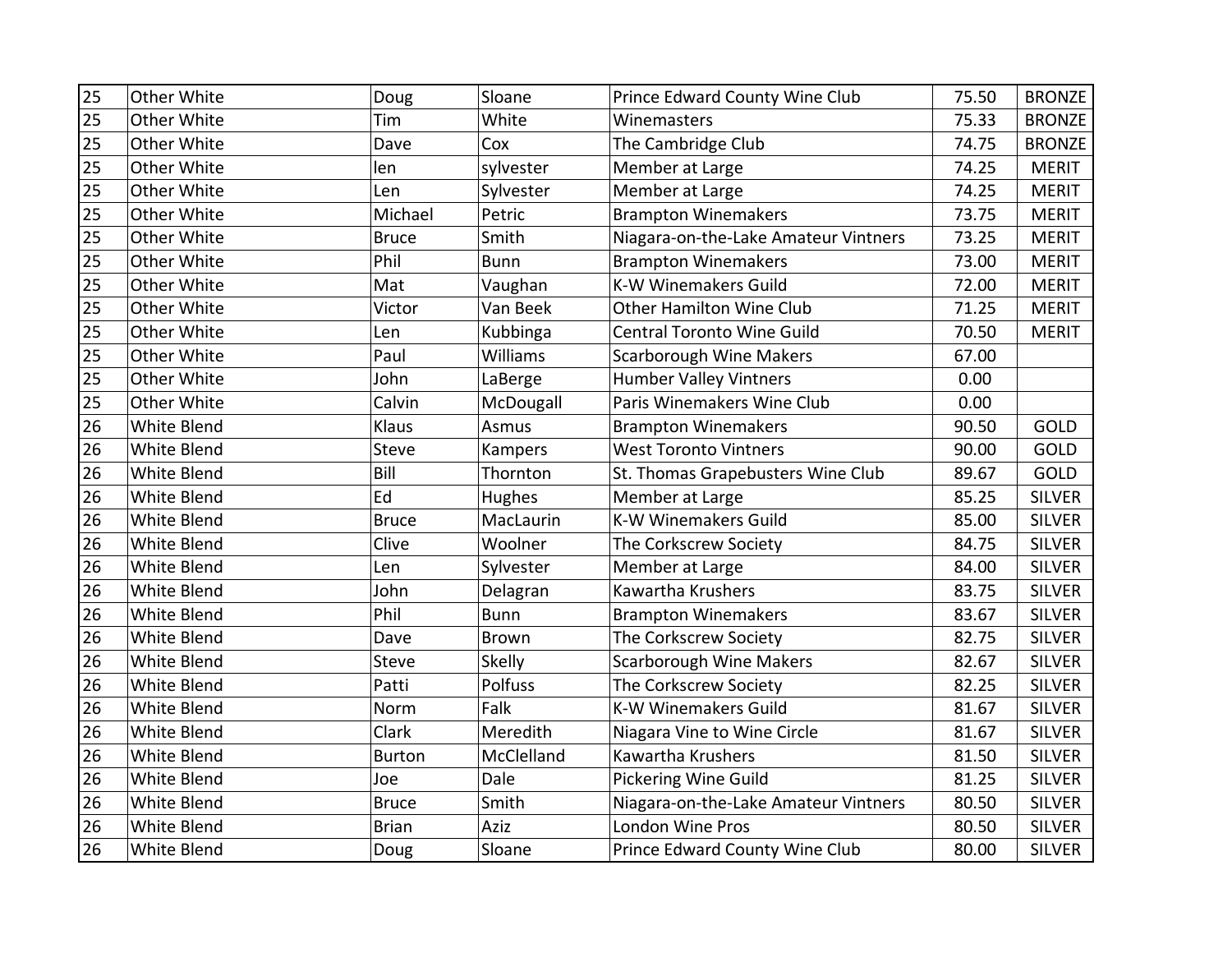| 26  | White Blend               | Dave         | Beattie        | The Cambridge Club                   | 79.00 | <b>BRONZE</b> |
|-----|---------------------------|--------------|----------------|--------------------------------------|-------|---------------|
| 26  | <b>White Blend</b>        | Victor       | Van Beek       | Other Hamilton Wine Club             | 79.00 | <b>BRONZE</b> |
| 26  | White Blend               | Charles      | Fajgenbaum     | <b>Central Toronto Wine Guild</b>    | 78.67 | <b>BRONZE</b> |
| 26  | White Blend               | Jim          | Lloyd          | Kawartha Krushers                    | 78.50 | <b>BRONZE</b> |
| 26  | White Blend               | Scott        | <b>Wilkins</b> | Member at Large                      | 78.50 | <b>BRONZE</b> |
| 26  | White Blend               | Don          | Boucher        | <b>Scarborough Wine Makers</b>       | 78.25 | <b>BRONZE</b> |
| 26  | White Blend               | Jim          | Cave           | Paris Winemakers Wine Club           | 78.00 | <b>BRONZE</b> |
| 26  | White Blend               | Mat          | Vaughan        | <b>K-W Winemakers Guild</b>          | 78.00 | <b>BRONZE</b> |
| 26  | <b>White Blend</b>        | Jim          | Webster        | St. Thomas Grapebusters Wine Club    | 77.67 | <b>BRONZE</b> |
| 26  | <b>White Blend</b>        | Gary         | Frankow        | The Corkscrew Society                | 77.50 | <b>BRONZE</b> |
| 26  | White Blend               | Mike         | Dautovich      | Niagara-on-the-Lake Amateur Vintners | 77.00 | <b>BRONZE</b> |
| 26  | White Blend               | Rick         | Wagner         | Growwine                             | 77.00 | <b>BRONZE</b> |
| 26  | White Blend               | Kevin        | Watson         | Niagara-on-the-Lake Amateur Vintners | 76.75 | <b>BRONZE</b> |
| 26  | White Blend               | <b>Nick</b>  | Petruzzella    | Wentworth West Zymologists           | 76.67 | <b>BRONZE</b> |
| 26  | White Blend               | Dan          | Stevenson      | Niagara Vine to Wine Circle          | 75.75 | <b>BRONZE</b> |
| 26  | White Blend               | Ken          | Snider         | <b>Burlington Winemakers</b>         | 75.25 | <b>BRONZE</b> |
| 26  | White Blend               | <b>Bert</b>  | Fenner         | Winemasters                          | 75.00 | <b>BRONZE</b> |
| 26  | White Blend               | <b>Bert</b>  | Richards       | Other Hamilton Wine Club             | 73.25 | <b>MERIT</b>  |
| 26  | <b>White Blend</b>        | Colin        | Kelly          | Niagara-on-the-Lake Amateur Vintners | 67.75 |               |
| 31A | Rose/ Blush Dry           | Glen         | Graham         | St. Thomas Grapebusters Wine Club    | 90.67 | GOLD          |
| 31A | <b>Rose/Blush Dry</b>     | Bill         | Thornton       | St. Thomas Grapebusters Wine Club    | 90.50 | GOLD          |
| 31A | Rose/Blush Dry            | <b>Steve</b> | Kampers        | <b>West Toronto Vintners</b>         | 88.00 | <b>SILVER</b> |
| 31A | Rose/Blush Dry            | George       | Huckalo        | Niagara Vine to Wine Circle          | 85.67 | <b>SILVER</b> |
| 31a | Rose/Blush Dry            | Clive        | Woolner        | The Corkscrew Society                | 85.25 | <b>SILVER</b> |
| 31A | Rose/Blush Dry            | Mat          | Vaughan        | <b>K-W Winemakers Guild</b>          | 84.50 | <b>SILVER</b> |
| 31A | Rose/Blush Dry            | Dan          | Stevenson      | Niagara Vine to Wine Circle          | 83.33 | <b>SILVER</b> |
| 31A | Rose/ Blush Dry           | Steve        | Skelly         | <b>Scarborough Wine Makers</b>       | 81.75 | <b>SILVER</b> |
| 31A | Rose/Blush Dry            | Emile        | Thibault       | St. Thomas Grapebusters Wine Club    | 77.67 | <b>BRONZE</b> |
| 31A | Rose/Blush Dry            | Jim          | Webster        | St. Thomas Grapebusters Wine Club    | 76.00 | <b>BRONZE</b> |
| 31A | Rose/Blush Dry            | Peter        | Ferguson       | The Cambridge Club                   | 75.33 | <b>BRONZE</b> |
| 31A | Rose/ Blush Dry           | Peter        | Bennell        | <b>Central Toronto Wine Guild</b>    | 73.25 | <b>MERIT</b>  |
| 31B | Rose/ Blush Off Dry       | Stewart      | Wood           | London Wine Pros                     | 90.75 | GOLD          |
| 31B | <b>Rose/Blush Off Dry</b> | Mike         | Charlebois     | <b>Bytown Vintners</b>               | 90.67 | GOLD          |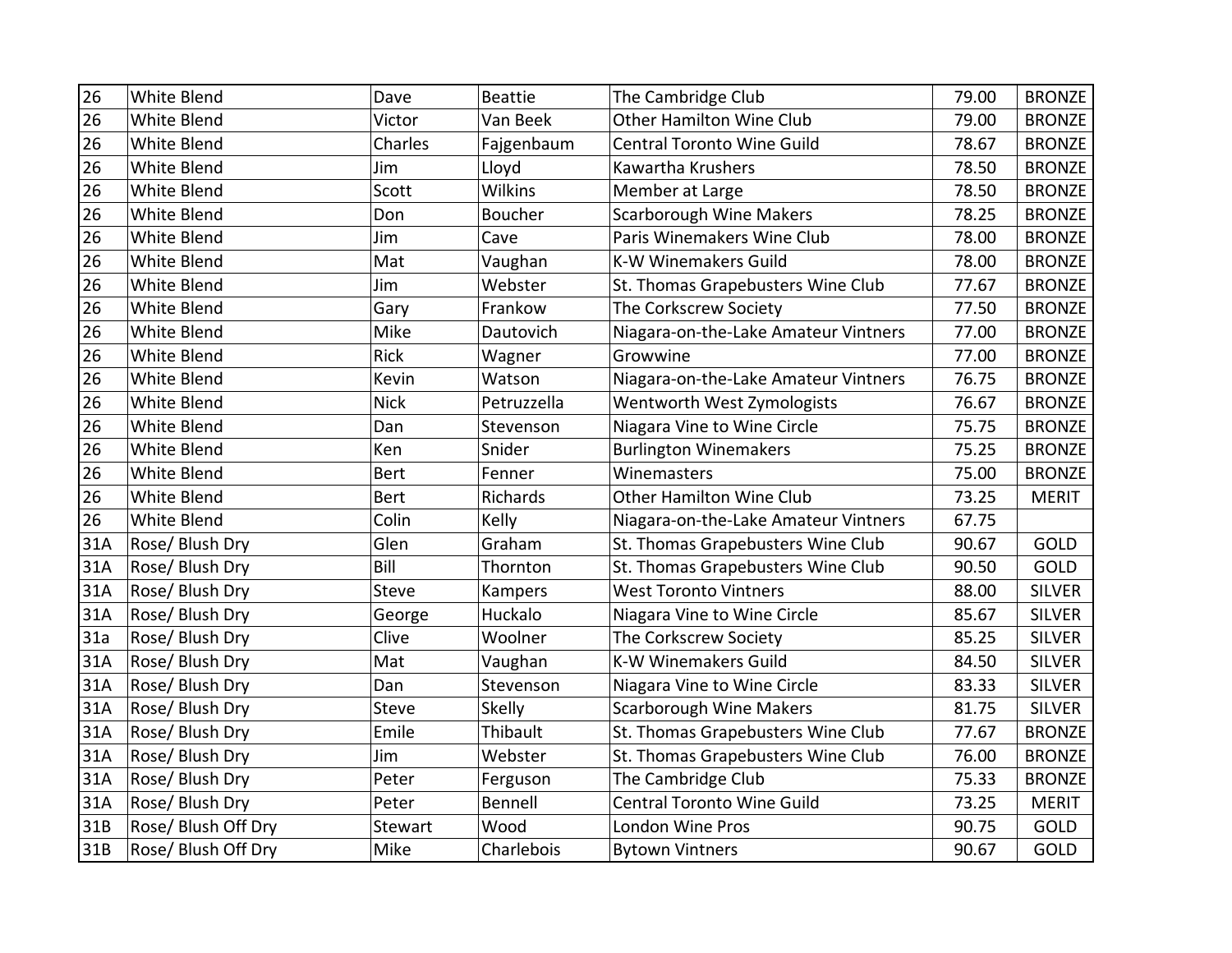| 31B             | Rose/ Blush Off Dry       | Sandra        | <b>Boehler</b> | <b>Burlington Winemakers</b>      | 86.67 | <b>SILVER</b> |
|-----------------|---------------------------|---------------|----------------|-----------------------------------|-------|---------------|
| 31B             | Rose/ Blush Off Dry       | John          | Romaniuk       | Aurora Wine Circle                | 86.67 | <b>SILVER</b> |
| 31B             | Rose/ Blush Off Dry       | Lorne         | Weyers         | <b>Pickering Wine Guild</b>       | 85.50 | <b>SILVER</b> |
| 31B             | Rose/ Blush Off Dry       | Mervin        | Quast          | Capital Amateur Winemakers        | 82.33 | <b>SILVER</b> |
| 31 <sub>b</sub> | Rose/ Blush Off Dry       | Patti         | Polfuss        | The Corkscrew Society             | 81.50 | <b>SILVER</b> |
| 31 <sub>b</sub> | Rose/ Blush Off Dry       | Dave          | <b>Brown</b>   | The Corkscrew Society             | 81.00 | <b>SILVER</b> |
| 31B             | Rose/ Blush Off Dry       | Norm          | Falk           | <b>K-W Winemakers Guild</b>       | 80.50 | <b>SILVER</b> |
| 31B             | Rose/ Blush Off Dry       | Don           | Panagapka      | <b>K-W Winemakers Guild</b>       | 80.25 | <b>SILVER</b> |
| 31B             | Rose/ Blush Off Dry       | Scott         | <b>Wilkins</b> | Member at Large                   | 79.25 | <b>BRONZE</b> |
| 31B             | Rose/ Blush Off Dry       | Tim           | White          | Winemasters                       | 78.50 | <b>BRONZE</b> |
| 31B             | Rose/ Blush Off Dry       | Clark         | Meredith       | Niagara Vine to Wine Circle       | 78.00 | <b>BRONZE</b> |
| 31B             | Rose/ Blush Off Dry       | Manny         | Arruda         | Lakeview Wine Club                | 76.25 | <b>BRONZE</b> |
| 31B             | Rose/ Blush Off Dry       | Calvin        | McDougall      | Paris Winemakers Wine Club        | 72.50 | <b>MERIT</b>  |
| 31B             | Rose/ Blush Off Dry       | John          | Caldeira       | Lakeview Wine Club                | 67.00 |               |
| 31B             | Rose/ Blush Off Dry       | Wayne         | Dumanski       | Niagara Vine to Wine Circle       | 0.00  |               |
| 41              | Red Bordeaux Style        | Dave          | Bell           | Aurora Wine Circle                | 91.25 | <b>GOLD</b>   |
| 41              | Red Bordeaux Style        | <b>Bruce</b>  | MacLaurin      | <b>K-W Winemakers Guild</b>       | 91.00 | <b>GOLD</b>   |
| 41              | <b>Red Bordeaux Style</b> | <b>Dick</b>   | Beam           | St. Thomas Grapebusters Wine Club | 90.75 | <b>GOLD</b>   |
| 41              | <b>Red Bordeaux Style</b> | Clark         | Meredith       | Niagara Vine to Wine Circle       | 90.75 | <b>GOLD</b>   |
| 41              | Red Bordeaux Style        | George        | Pikor          | <b>Bytown Vintners</b>            | 90.50 | GOLD          |
| 41              | Red Bordeaux Style        | <b>Burton</b> | McClelland     | Kawartha Krushers                 | 90.50 | <b>GOLD</b>   |
| 41              | Red Bordeaux Style        | <b>Dick</b>   | Clark          | <b>Capital Amateur Winemakers</b> | 90.33 | GOLD          |
| 41              | Red Bordeaux Style        | Klaus         | Asmus          | <b>Brampton Winemakers</b>        | 90.00 | GOLD          |
| 41              | Red Bordeaux Style        | <b>Brian</b>  | Aziz           | London Wine Pros                  | 88.75 | <b>SILVER</b> |
| 41              | Red Bordeaux Style        | <b>Steve</b>  | McDonald       | <b>K-W Winemakers Guild</b>       | 87.75 | <b>SILVER</b> |
| 41              | Red Bordeaux Style        | Patti         | Polfuss        | The Corkscrew Society             | 87.67 | <b>SILVER</b> |
| 41              | <b>Red Bordeaux Style</b> | Frank         | Melanson       | <b>Bytown Vintners</b>            | 87.33 | <b>SILVER</b> |
| 41              | Red Bordeaux Style        | Luigi         | Giannetti      | Member at Large                   | 87.00 | <b>SILVER</b> |
| 41              | Red Bordeaux Style        | <b>Steve</b>  | Kampers        | <b>West Toronto Vintners</b>      | 86.75 | <b>SILVER</b> |
| 41              | <b>Red Bordeaux Style</b> | John          | Peters         | <b>West Toronto Vintners</b>      | 86.00 | <b>SILVER</b> |
| 41              | Red Bordeaux Style        | Carlos        | Recalde        | Pickering Wine Guild              | 85.75 | <b>SILVER</b> |
| 41              | Red Bordeaux Style        | <b>GORD</b>   | <b>ALB</b>     | Member at Large                   | 85.67 | <b>SILVER</b> |
| 41              | <b>Red Bordeaux Style</b> | Phil          | <b>Bunn</b>    | <b>Brampton Winemakers</b>        | 85.50 | <b>SILVER</b> |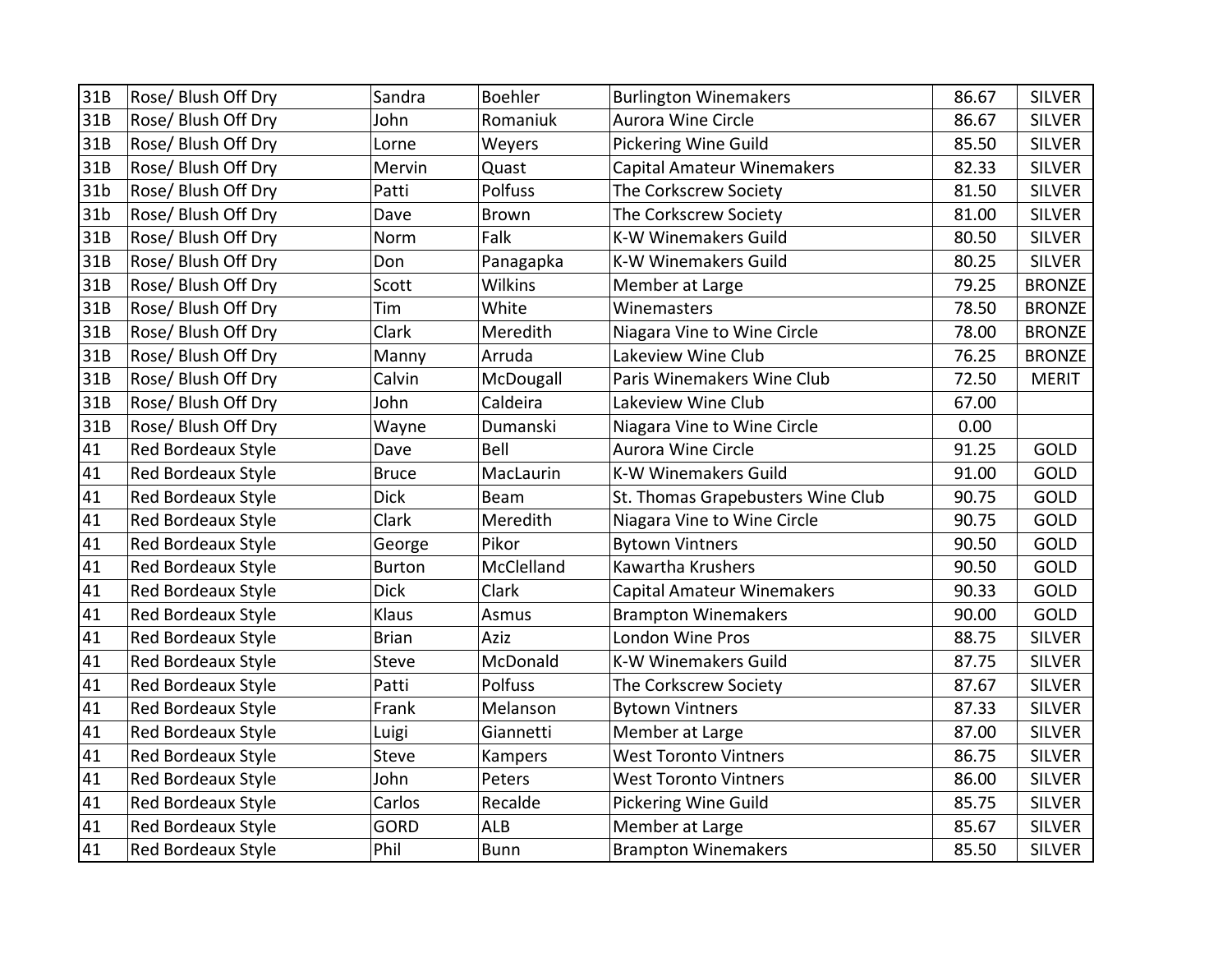| 41 | <b>Red Bordeaux Style</b> | John         | Dunlop          | <b>Humber Valley Vintners</b>        | 85.00 | <b>SILVER</b> |
|----|---------------------------|--------------|-----------------|--------------------------------------|-------|---------------|
| 41 | Red Bordeaux Style        | John         | Delagran        | Kawartha Krushers                    | 84.75 | <b>SILVER</b> |
| 41 | Red Bordeaux Style        | Bill         | Thornton        | St. Thomas Grapebusters Wine Club    | 84.75 | <b>SILVER</b> |
| 41 | Red Bordeaux Style        | Dave         | <b>Beattie</b>  | The Cambridge Club                   | 84.67 | <b>SILVER</b> |
| 41 | Red Bordeaux Style        | Paul         | Wallace         | Prince Edward County Wine Club       | 84.33 | <b>SILVER</b> |
| 41 | Red Bordeaux Style        | Tamio        | Tateno          | South Coast Winemakers Guild         | 84.25 | <b>SILVER</b> |
| 41 | <b>Red Bordeaux Style</b> | Dan          | Stevenson       | Niagara Vine to Wine Circle          | 84.25 | <b>SILVER</b> |
| 41 | Red Bordeaux Style        | Wayne        | Martin          | <b>Capital Amateur Winemakers</b>    | 84.00 | <b>SILVER</b> |
| 41 | Red Bordeaux Style        | <b>Rick</b>  | Wagner          | Growwine                             | 83.75 | <b>SILVER</b> |
| 41 | Red Bordeaux Style        | Angelo       | Stillo          | <b>Brampton Winemakers</b>           | 83.75 | <b>SILVER</b> |
| 41 | Red Bordeaux Style        | Norm         | Falk            | <b>K-W Winemakers Guild</b>          | 83.75 | <b>SILVER</b> |
| 41 | Red Bordeaux Style        | Tino         | Montopoli       | Kawartha Krushers                    | 83.75 | <b>SILVER</b> |
| 41 | Red Bordeaux Style        | Victor       | Van Beek        | Other Hamilton Wine Club             | 83.50 | <b>SILVER</b> |
| 41 | Red Bordeaux Style        | Andreas      | Hofstaetter     | <b>Bytown Vintners</b>               | 83.33 | <b>SILVER</b> |
| 41 | <b>Red Bordeaux Style</b> | Clive        | Woolner         | The Corkscrew Society                | 83.33 | <b>SILVER</b> |
| 41 | Red Bordeaux Style        | Kevin        | Watson          | Niagara-on-the-Lake Amateur Vintners | 83.25 | <b>SILVER</b> |
| 41 | Red Bordeaux Style        | Sandra       | <b>Boehler</b>  | <b>Burlington Winemakers</b>         | 83.25 | <b>SILVER</b> |
| 41 | Red Bordeaux Style        | Ed           | Hughes          | Member at Large                      | 83.25 | <b>SILVER</b> |
| 41 | Red Bordeaux Style        | Manfred      | Hecke           | Kawartha Krushers                    | 83.00 | <b>SILVER</b> |
| 41 | Red Bordeaux Style        | <b>Bert</b>  | Fenner          | Winemasters                          | 83.00 | <b>SILVER</b> |
| 41 | Red Bordeaux Style        | <b>Brant</b> | Allain          | Winemasters                          | 82.75 | <b>SILVER</b> |
| 41 | <b>Red Bordeaux Style</b> | Manuel       | Sousa           | Lakeview Wine Club                   | 82.75 | <b>SILVER</b> |
| 41 | Red Bordeaux Style        | Mike         | Charlebois      | <b>Bytown Vintners</b>               | 82.75 | <b>SILVER</b> |
| 41 | Red Bordeaux Style        | Bill         | Peters          | Niagara Vine to Wine Circle          | 82.75 | <b>SILVER</b> |
| 41 | Red Bordeaux Style        | Richard      | Jefferson       | <b>Pickering Wine Guild</b>          | 82.67 | <b>SILVER</b> |
| 41 | Red Bordeaux Style        | Pete         | Young           | London Wine Pros                     | 82.50 | <b>SILVER</b> |
| 41 | Red Bordeaux Style        | John         | Agate           | Niagara Vine to Wine Circle          | 82.33 | <b>SILVER</b> |
| 41 | Red Bordeaux Style        | Gary         | <b>King</b>     | <b>Burlington Winemakers</b>         | 82.25 | <b>SILVER</b> |
| 41 | Red Bordeaux Style        | Dan          | Montgomery      | The Corkscrew Society                | 82.25 | <b>SILVER</b> |
| 41 | <b>Red Bordeaux Style</b> | Emile        | Thibault        | St. Thomas Grapebusters Wine Club    | 82.25 | <b>SILVER</b> |
| 41 | Red Bordeaux Style        | George       | Bethune         | Niagara-on-the-Lake Amateur Vintners | 82.00 | <b>SILVER</b> |
| 41 | Red Bordeaux Style        | Maurice      | <b>Bettelli</b> | Lakeview Wine Club                   | 82.00 | <b>SILVER</b> |
| 41 | <b>Red Bordeaux Style</b> | John         | Surmachynski    | Press Agents Wine Club               | 82.00 | <b>SILVER</b> |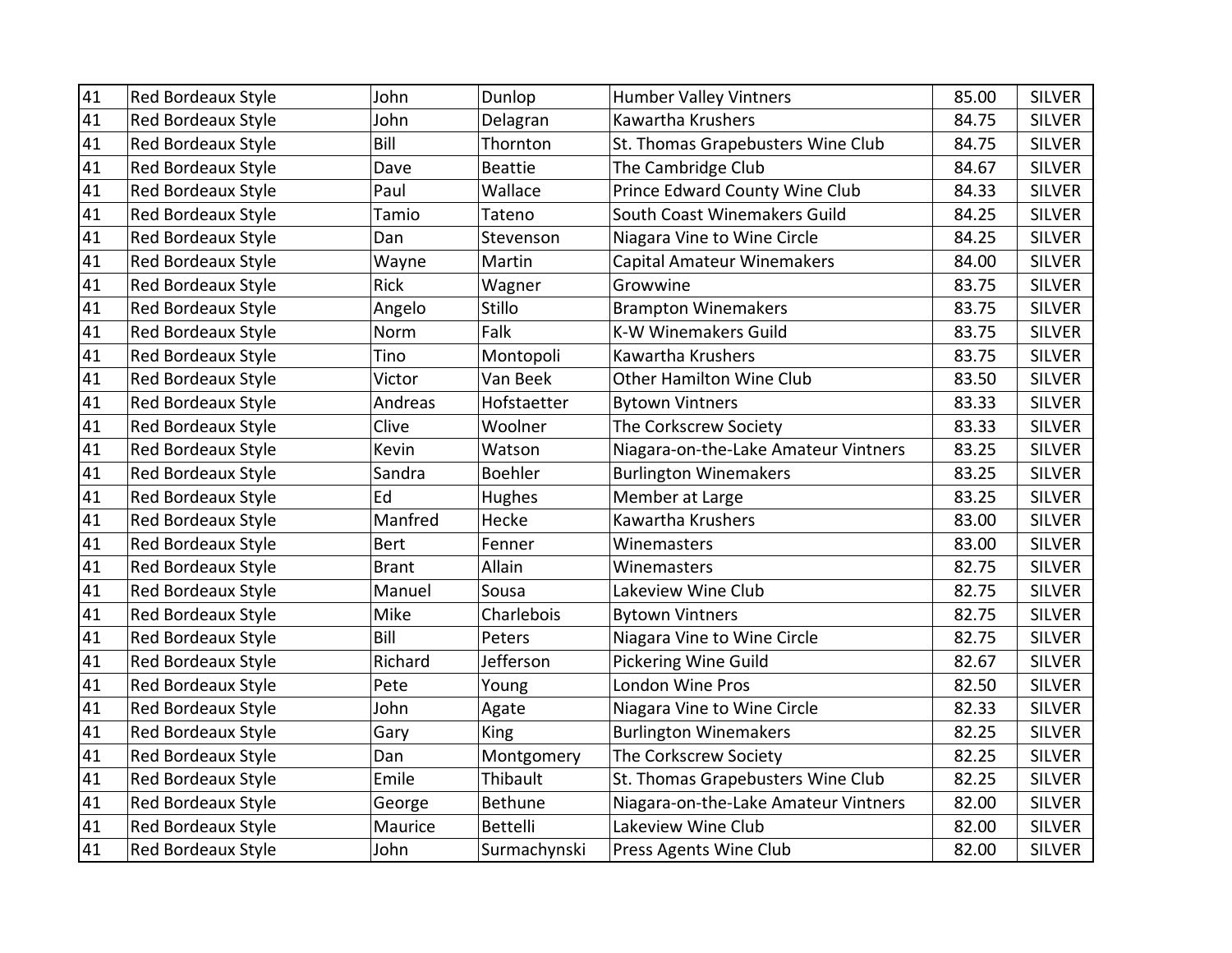| 41 | <b>Red Bordeaux Style</b> | Paul         | Ward            | Growwine                             | 81.75 | <b>SILVER</b> |
|----|---------------------------|--------------|-----------------|--------------------------------------|-------|---------------|
| 41 | Red Bordeaux Style        | Lorne        | Weyers          | <b>Pickering Wine Guild</b>          | 81.75 | <b>SILVER</b> |
| 41 | Red Bordeaux Style        | Dominic      | lerullo         | Lakeview Wine Club                   | 81.50 | <b>SILVER</b> |
| 41 | Red Bordeaux Style        | Don          | Panagapka       | <b>K-W Winemakers Guild</b>          | 81.50 | <b>SILVER</b> |
| 41 | <b>Red Bordeaux Style</b> | <b>Steve</b> | Skelly          | <b>Scarborough Wine Makers</b>       | 81.50 | <b>SILVER</b> |
| 41 | Red Bordeaux Style        | <b>Nick</b>  | Petruzzella     | Wentworth West Zymologists           | 81.25 | <b>SILVER</b> |
| 41 | <b>Red Bordeaux Style</b> | <b>Brian</b> | Williams        | Niagara Vine to Wine Circle          | 81.25 | <b>SILVER</b> |
| 41 | Red Bordeaux Style        | Larry        | Witzel          | South Coast Winemakers Guild         | 81.00 | <b>SILVER</b> |
| 41 | Red Bordeaux Style        | Phillip      | <b>Morris</b>   | Press Agents Wine Club               | 81.00 | <b>SILVER</b> |
| 41 | Red Bordeaux Style        | Mat          | Vaughan         | <b>K-W Winemakers Guild</b>          | 81.00 | <b>SILVER</b> |
| 41 | Red Bordeaux Style        | Mark         | Millar          | Member at Large                      | 80.67 | <b>SILVER</b> |
| 41 | Red Bordeaux Style        | Jeremy       | Fedorsen        | Lakeview Wine Club                   | 80.50 | <b>SILVER</b> |
| 41 | Red Bordeaux Style        | Greg         | Paget           | <b>West Toronto Vintners</b>         | 80.33 | <b>SILVER</b> |
| 41 | Red Bordeaux Style        | Ron          | Gardnier        | Winemasters                          | 79.50 | <b>SILVER</b> |
| 41 | <b>Red Bordeaux Style</b> | Rob          | <b>Boniface</b> | Lakeview Wine Club                   | 79.00 | <b>BRONZE</b> |
| 41 | Red Bordeaux Style        | Mike         | Dautovich       | Niagara-on-the-Lake Amateur Vintners | 79.00 | <b>BRONZE</b> |
| 41 | Red Bordeaux Style        | Jim          | Lloyd           | Kawartha Krushers                    | 79.00 | <b>BRONZE</b> |
| 41 | Red Bordeaux Style        | Lorna        | Wong            | <b>Scarborough Wine Makers</b>       | 78.75 | <b>BRONZE</b> |
| 41 | Red Bordeaux Style        | Barry        | Mitchell        | Kawartha Krushers                    | 78.50 | <b>BRONZE</b> |
| 41 | Red Bordeaux Style        | Dan          | Ostler          | <b>Pickering Wine Guild</b>          | 78.25 | <b>BRONZE</b> |
| 41 | Red Bordeaux Style        | Ray          | Shier           | Georgetown Vintners                  | 78.25 | <b>BRONZE</b> |
| 41 | <b>Red Bordeaux Style</b> | Tom          | Ostler          | <b>West Toronto Vintners</b>         | 78.00 | <b>BRONZE</b> |
| 41 | Red Bordeaux Style        | Paul         | <b>Bartel</b>   | Niagara-on-the-Lake Amateur Vintners | 78.00 | <b>BRONZE</b> |
| 41 | Red Bordeaux Style        | Doug         | Patchett        | <b>Burlington Winemakers</b>         | 78.00 | <b>BRONZE</b> |
| 41 | Red Bordeaux Style        | Ron          | Droste          | <b>Capital Amateur Winemakers</b>    | 77.75 | <b>BRONZE</b> |
| 41 | Red Bordeaux Style        | Bo           | <b>Basler</b>   | Member at Large                      | 77.75 | <b>BRONZE</b> |
| 41 | Red Bordeaux Style        | Wayne        | Dumanski        | Niagara Vine to Wine Circle          | 77.75 | <b>BRONZE</b> |
| 41 | Red Bordeaux Style        | Reg          | Jeffery         | London Wine Pros                     | 77.75 | <b>BRONZE</b> |
| 41 | Red Bordeaux Style        | Jack         | Gootjes         | St. Thomas Grapebusters Wine Club    | 77.67 | <b>BRONZE</b> |
| 41 | <b>Red Bordeaux Style</b> | Jim          | Howes           | <b>Scarborough Wine Makers</b>       | 77.50 | <b>BRONZE</b> |
| 41 | Red Bordeaux Style        | Bob          | Stalder         | The Corkscrew Society                | 77.50 | <b>BRONZE</b> |
| 41 | Red Bordeaux Style        | Dennis       | Foster          | Paris Winemakers Wine Club           | 77.00 | <b>BRONZE</b> |
| 41 | <b>Red Bordeaux Style</b> | John         | Vandermark      | Niagara Vine to Wine Circle          | 77.00 | <b>BRONZE</b> |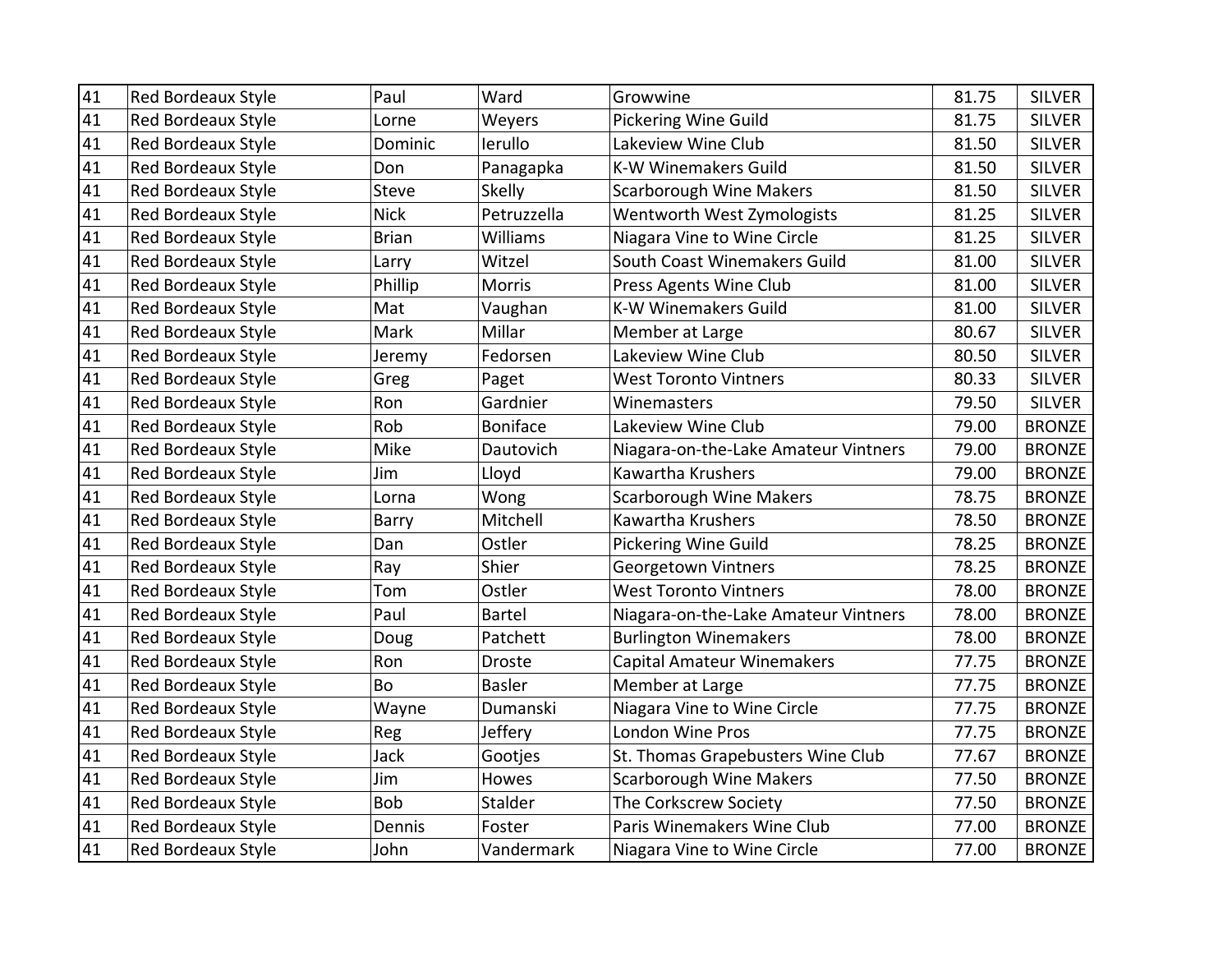| 41 | <b>Red Bordeaux Style</b> | Ken          | Clark           | Niagara Vine to Wine Circle          | 76.75 | <b>BRONZE</b> |
|----|---------------------------|--------------|-----------------|--------------------------------------|-------|---------------|
| 41 | Red Bordeaux Style        | David        | Sykes           | <b>K-W Winemakers Guild</b>          | 76.75 | <b>BRONZE</b> |
| 41 | Red Bordeaux Style        | John         | Ciardullo       | Lakeview Wine Club                   | 76.50 | <b>BRONZE</b> |
| 41 | Red Bordeaux Style        | John         | Caldeira        | Lakeview Wine Club                   | 76.00 | <b>BRONZE</b> |
| 41 | Red Bordeaux Style        | lan          | Short           | <b>Humber Valley Vintners</b>        | 75.33 | <b>BRONZE</b> |
| 41 | Red Bordeaux Style        | <b>Bruce</b> | Smith           | Niagara-on-the-Lake Amateur Vintners | 75.25 | <b>BRONZE</b> |
| 41 | Red Bordeaux Style        | <b>Steve</b> | Quast           | <b>Capital Amateur Winemakers</b>    | 74.75 | <b>BRONZE</b> |
| 41 | Red Bordeaux Style        | Michael      | Petric          | <b>Brampton Winemakers</b>           | 74.50 | <b>BRONZE</b> |
| 41 | Red Bordeaux Style        | Angelo       | Locilento       | Vinbon Wine Club                     | 74.50 | <b>BRONZE</b> |
| 41 | Red Bordeaux Style        | Ken          | Snider          | <b>Burlington Winemakers</b>         | 73.00 | <b>MERIT</b>  |
| 41 | Red Bordeaux Style        | George       | Huckalo         | Niagara Vine to Wine Circle          | 71.50 | <b>MERIT</b>  |
| 41 | Red Bordeaux Style        | Scott        | <b>Wilkins</b>  | Member at Large                      | 69.25 |               |
| 41 | Red Bordeaux Style        | Rob          | Fukudome        | <b>K-W Winemakers Guild</b>          | 67.00 |               |
| 41 | Red Bordeaux Style        | Dean         | Anderson        | Other Hamilton Wine Club             | 0.00  |               |
| 41 | Red Bordeaux Style        | <b>Rick</b>  | Caldarone       | Vinbon Wine Club                     | 0.00  |               |
| 41 | Red Bordeaux Style        | <b>Bert</b>  | Gris            | Other Hamilton Wine Club             | 0.00  |               |
| 41 | Red Bordeaux Style        | Laurent      | Veron           | <b>Brampton Winemakers</b>           | 0.00  |               |
| 41 | Red Bordeaux Style        | Paul         | <b>Williams</b> | <b>Scarborough Wine Makers</b>       | 0.00  |               |
| 42 | Pinot/Gamay               | Steve        | McDonald        | <b>K-W Winemakers Guild</b>          | 90.75 | GOLD          |
| 42 | Pinot/Gamay               | Clark        | Meredith        | Niagara Vine to Wine Circle          | 90.50 | GOLD          |
| 42 | Pinot/Gamay               | Mat          | Vaughan         | <b>K-W Winemakers Guild</b>          | 90.25 | GOLD          |
| 42 | Pinot/Gamay               | Dan          | Montgomery      | The Corkscrew Society                | 90.25 | GOLD          |
| 42 | Pinot/Gamay               | John         | Dunlop          | <b>Humber Valley Vintners</b>        | 90.25 | GOLD          |
| 42 | Pinot/Gamay               | Clive        | Woolner         | The Corkscrew Society                | 88.50 | <b>SILVER</b> |
| 42 | Pinot/Gamay               | John         | Delagran        | Kawartha Krushers                    | 88.33 | <b>SILVER</b> |
| 42 | Pinot/Gamay               | David        | Sykes           | <b>K-W Winemakers Guild</b>          | 88.25 | <b>SILVER</b> |
| 42 | Pinot/Gamay               | Norm         | Falk            | <b>K-W Winemakers Guild</b>          | 88.25 | <b>SILVER</b> |
| 42 | Pinot/Gamay               | Glen         | Graham          | St. Thomas Grapebusters Wine Club    | 87.50 | <b>SILVER</b> |
| 42 | Pinot/Gamay               | <b>Bruce</b> | MacLaurin       | <b>K-W Winemakers Guild</b>          | 87.25 | <b>SILVER</b> |
| 42 | Pinot/Gamay               | John         | Peters          | <b>West Toronto Vintners</b>         | 86.50 | <b>SILVER</b> |
| 42 | Pinot/Gamay               | Phil         | <b>Bunn</b>     | <b>Brampton Winemakers</b>           | 86.00 | <b>SILVER</b> |
| 42 | Pinot/Gamay               | Lorne        | Weyers          | <b>Pickering Wine Guild</b>          | 86.00 | <b>SILVER</b> |
| 42 | Pinot/Gamay               | <b>Bruce</b> | Drewitt         | Niagara-on-the-Lake Amateur Vintners | 85.25 | <b>SILVER</b> |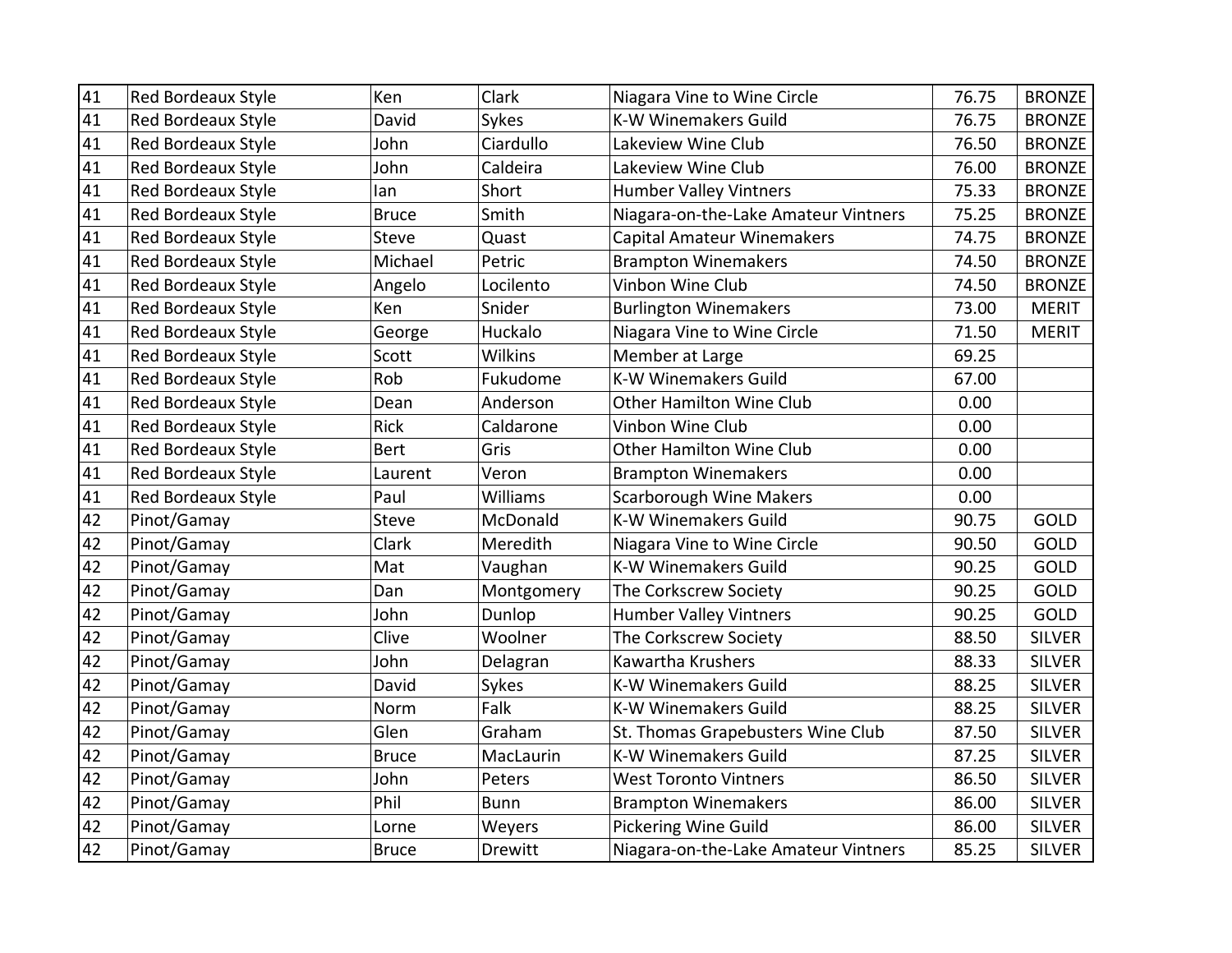| 42 | Pinot/Gamay      | <b>Brian</b>  | <b>Williams</b> | Niagara Vine to Wine Circle       | 85.00 | <b>SILVER</b> |
|----|------------------|---------------|-----------------|-----------------------------------|-------|---------------|
| 42 | Pinot/Gamay      | Keith         | Hindley         | St. Thomas Grapebusters Wine Club | 84.50 | <b>SILVER</b> |
| 42 | Pinot/Gamay      | Greg          | Paget           | <b>West Toronto Vintners</b>      | 84.00 | <b>SILVER</b> |
| 42 | Pinot/Gamay      | Angelo        | Locilento       | Vinbon Wine Club                  | 82.75 | <b>SILVER</b> |
| 42 | Pinot/Gamay      | <b>Brian</b>  | Aziz            | <b>London Wine Pros</b>           | 82.50 | <b>SILVER</b> |
| 42 | Pinot/Gamay      | Tom           | Wood            | <b>Humber Valley Vintners</b>     | 81.75 | <b>SILVER</b> |
| 42 | Pinot/Gamay      | Bo            | <b>Basler</b>   | Member at Large                   | 81.00 | <b>SILVER</b> |
| 42 | Pinot/Gamay      | Mike          | Charlebois      | <b>Bytown Vintners</b>            | 78.75 | <b>BRONZE</b> |
| 42 | Pinot/Gamay      | Reg           | Jeffery         | London Wine Pros                  | 78.50 | <b>BRONZE</b> |
| 42 | Pinot/Gamay      | Paul          | Ward            | Growwine                          | 78.25 | <b>BRONZE</b> |
| 42 | Pinot/Gamay      | Tom           | Ostler          | <b>West Toronto Vintners</b>      | 78.00 | <b>BRONZE</b> |
| 42 | Pinot/Gamay      | Maurice       | <b>Bettelli</b> | Lakeview Wine Club                | 77.75 | <b>BRONZE</b> |
| 42 | Pinot/Gamay      | Don           | Panagapka       | <b>K-W Winemakers Guild</b>       | 77.75 | <b>BRONZE</b> |
| 42 | Pinot/Gamay      | Werner        | Lichtenberger   | <b>Other Hamilton Wine Club</b>   | 77.25 | <b>BRONZE</b> |
| 42 | Pinot/Gamay      | Dave          | Cox             | The Cambridge Club                | 77.00 | <b>BRONZE</b> |
| 42 | Pinot/Gamay      | Tamio         | Tateno          | South Coast Winemakers Guild      | 76.67 | <b>BRONZE</b> |
| 42 | Pinot/Gamay      | John          | Romaniuk        | Aurora Wine Circle                | 76.50 | <b>BRONZE</b> |
| 42 | Pinot/Gamay      | Ed            | Hughes          | Member at Large                   | 76.50 | <b>BRONZE</b> |
| 42 | Pinot/Gamay      | Bill          | Thornton        | St. Thomas Grapebusters Wine Club | 76.50 | <b>BRONZE</b> |
| 42 | Pinot/Gamay      | Scott         | <b>Wilkins</b>  | Member at Large                   | 76.00 | <b>BRONZE</b> |
| 42 | Pinot/Gamay      | Dominic       | lerullo         | Lakeview Wine Club                | 75.25 | <b>BRONZE</b> |
| 42 | Pinot/Gamay      | John          | Agate           | Niagara Vine to Wine Circle       | 72.50 | <b>MERIT</b>  |
| 42 | Pinot/Gamay      | Angelo        | Stillo          | <b>Brampton Winemakers</b>        | 69.50 | <b>MERIT</b>  |
| 42 | Pinot/Gamay      | Rob           | <b>Boniface</b> | Lakeview Wine Club                | 66.75 |               |
| 43 | Red Non Vinifera | <b>Steve</b>  | McDonald        | <b>K-W Winemakers Guild</b>       | 90.75 | GOLD          |
| 43 | Red Non Vinifera | Scott         | Wilkins         | Member at Large                   | 90.00 | GOLD          |
| 43 | Red Non Vinifera | <b>Burton</b> | McClelland      | Kawartha Krushers                 | 89.50 | <b>GOLD</b>   |
| 43 | Red Non Vinifera | Doug          | Patchett        | <b>Burlington Winemakers</b>      | 88.00 | <b>SILVER</b> |
| 43 | Red Non Vinifera | David         | Sykes           | <b>K-W Winemakers Guild</b>       | 87.25 | <b>SILVER</b> |
| 43 | Red Non Vinifera | Ed            | Hughes          | Member at Large                   | 86.00 | <b>SILVER</b> |
| 43 | Red Non Vinifera | Dave          | Gillingham      | Pickering Wine Guild              | 85.50 | <b>SILVER</b> |
| 43 | Red Non Vinifera | Mat           | Vaughan         | <b>K-W Winemakers Guild</b>       | 85.50 | <b>SILVER</b> |
| 43 | Red Non Vinifera | Mike          | Charlebois      | <b>Bytown Vintners</b>            | 85.00 | <b>SILVER</b> |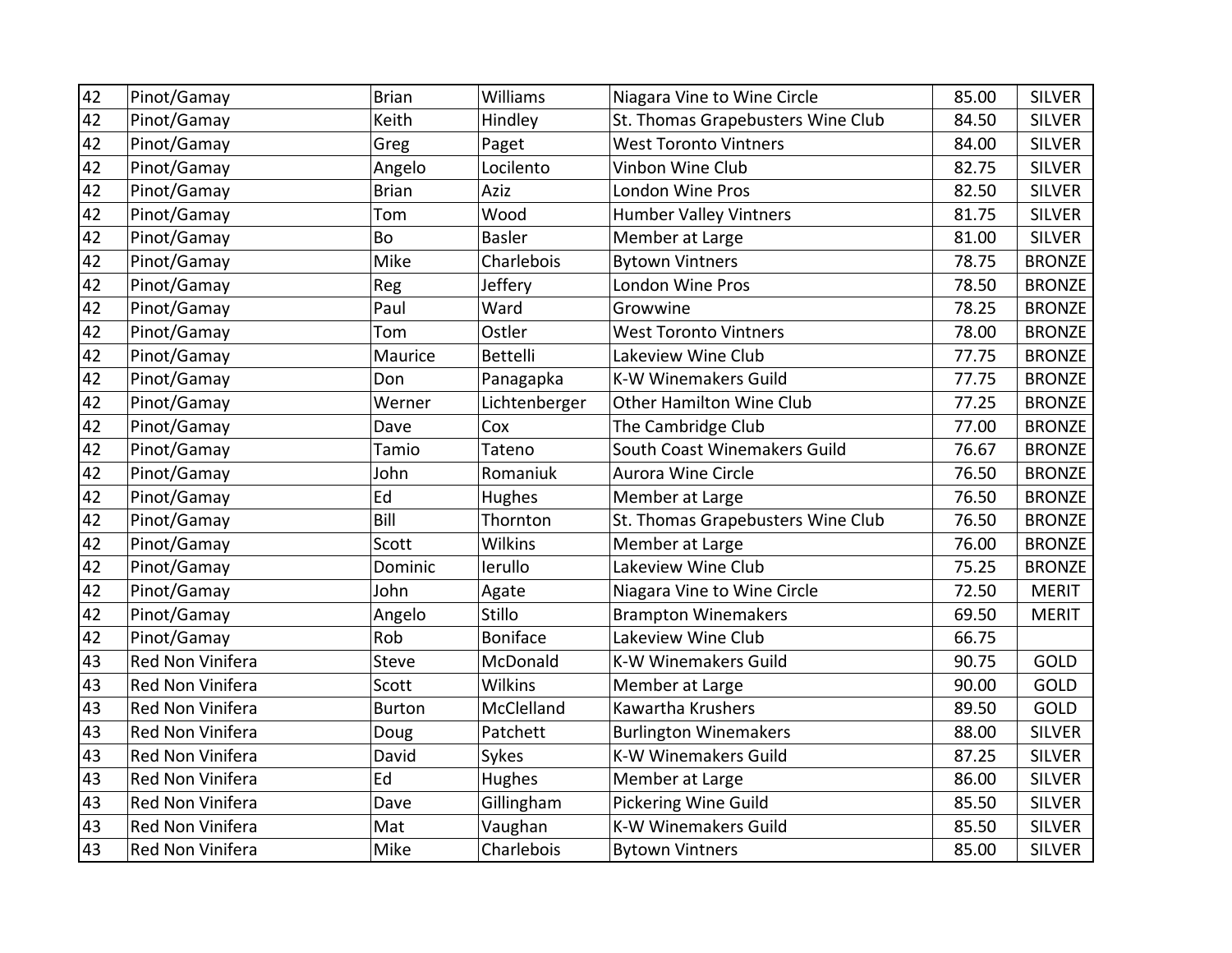| 43 | Red Non Vinifera        | <b>Bert</b>  | Gris          | <b>Other Hamilton Wine Club</b>   | 84.50 | <b>SILVER</b> |
|----|-------------------------|--------------|---------------|-----------------------------------|-------|---------------|
| 43 | Red Non Vinifera        | Bill         | Thornton      | St. Thomas Grapebusters Wine Club | 83.50 | <b>SILVER</b> |
| 43 | Red Non Vinifera        | Werner       | Lichtenberger | <b>Other Hamilton Wine Club</b>   | 83.33 | <b>SILVER</b> |
| 43 | Red Non Vinifera        | Don          | Panagapka     | <b>K-W Winemakers Guild</b>       | 82.50 | <b>SILVER</b> |
| 43 | Red Non Vinifera        | Klaus        | Asmus         | <b>Brampton Winemakers</b>        | 82.25 | <b>SILVER</b> |
| 43 | Red Non Vinifera        | Dan          | Stevenson     | Niagara Vine to Wine Circle       | 82.25 | <b>SILVER</b> |
| 43 | Red Non Vinifera        | Jarmo        | Saari         | Growwine                          | 81.75 | <b>SILVER</b> |
| 43 | Red Non Vinifera        | Ray          | Shier         | <b>Georgetown Vintners</b>        | 81.75 | <b>SILVER</b> |
| 43 | <b>Red Non Vinifera</b> | <b>Brian</b> | Williams      | Niagara Vine to Wine Circle       | 81.67 | <b>SILVER</b> |
| 43 | Red Non Vinifera        | <b>Rick</b>  | Reycraft      | <b>Burlington Winemakers</b>      | 78.50 | <b>BRONZE</b> |
| 43 | Red Non Vinifera        | Wayne        | Dumanski      | Niagara Vine to Wine Circle       | 78.00 | <b>BRONZE</b> |
| 43 | Red Non Vinifera        | Dean         | Anderson      | Other Hamilton Wine Club          | 77.50 | <b>BRONZE</b> |
| 43 | Red Non Vinifera        | Glen         | Graham        | St. Thomas Grapebusters Wine Club | 75.75 | <b>BRONZE</b> |
| 43 | Red Non Vinifera        | Manny        | Arruda        | Lakeview Wine Club                | 75.67 | <b>BRONZE</b> |
| 43 | Red Non Vinifera        | Rob          | Fukudome      | <b>K-W Winemakers Guild</b>       | 75.67 | <b>BRONZE</b> |
| 43 | Red Non Vinifera        | Garry        | Turner        | South Coast Winemakers Guild      | 75.33 | <b>BRONZE</b> |
| 43 | Red Non Vinifera        | <b>Brian</b> | Aziz          | London Wine Pros                  | 75.25 | <b>BRONZE</b> |
| 43 | Red Non Vinifera        | Keith        | Hindley       | St. Thomas Grapebusters Wine Club | 74.50 | <b>BRONZE</b> |
| 43 | Red Non Vinifera        | <b>Bruce</b> | MacLaurin     | <b>K-W Winemakers Guild</b>       | 70.50 | <b>MERIT</b>  |
| 44 | Red Rhone Style         | Bert         | Richards      | Other Hamilton Wine Club          | 91.00 | GOLD          |
| 44 | <b>Red Rhone Style</b>  | Lorne        | Weyers        | Pickering Wine Guild              | 90.33 | GOLD          |
| 44 | Red Rhone Style         | Dan          | Montgomery    | The Corkscrew Society             | 88.00 | <b>SILVER</b> |
| 44 | Red Rhone Style         | Don          | Osmond        | Georgetown Vintners               | 87.75 | <b>SILVER</b> |
| 44 | Red Rhone Style         | Ken          | Snider        | <b>Burlington Winemakers</b>      | 87.00 | <b>SILVER</b> |
| 44 | <b>Red Rhone Style</b>  | <b>Steve</b> | McDonald      | <b>K-W Winemakers Guild</b>       | 85.50 | <b>SILVER</b> |
| 44 | Red Rhone Style         | Paul         | Wallace       | Prince Edward County Wine Club    | 85.33 | <b>SILVER</b> |
| 44 | Red Rhone Style         | Paul         | Ward          | Growwine                          | 85.25 | <b>SILVER</b> |
| 44 | Red Rhone Style         | Steve        | <b>Baxter</b> | <b>Burlington Winemakers</b>      | 83.50 | <b>SILVER</b> |
| 44 | <b>Red Rhone Style</b>  | John         | Surmachynski  | Press Agents Wine Club            | 83.00 | <b>SILVER</b> |
| 44 | Red Rhone Style         | Patti        | Polfuss       | The Corkscrew Society             | 83.00 | <b>SILVER</b> |
| 44 | Red Rhone Style         | <b>Rick</b>  | Reycraft      | <b>Burlington Winemakers</b>      | 82.50 | <b>SILVER</b> |
| 44 | <b>Red Rhone Style</b>  | <b>Brian</b> | Aziz          | London Wine Pros                  | 82.50 | <b>SILVER</b> |
| 44 | Red Rhone Style         | Norm         | Falk          | K-W Winemakers Guild              | 82.50 | <b>SILVER</b> |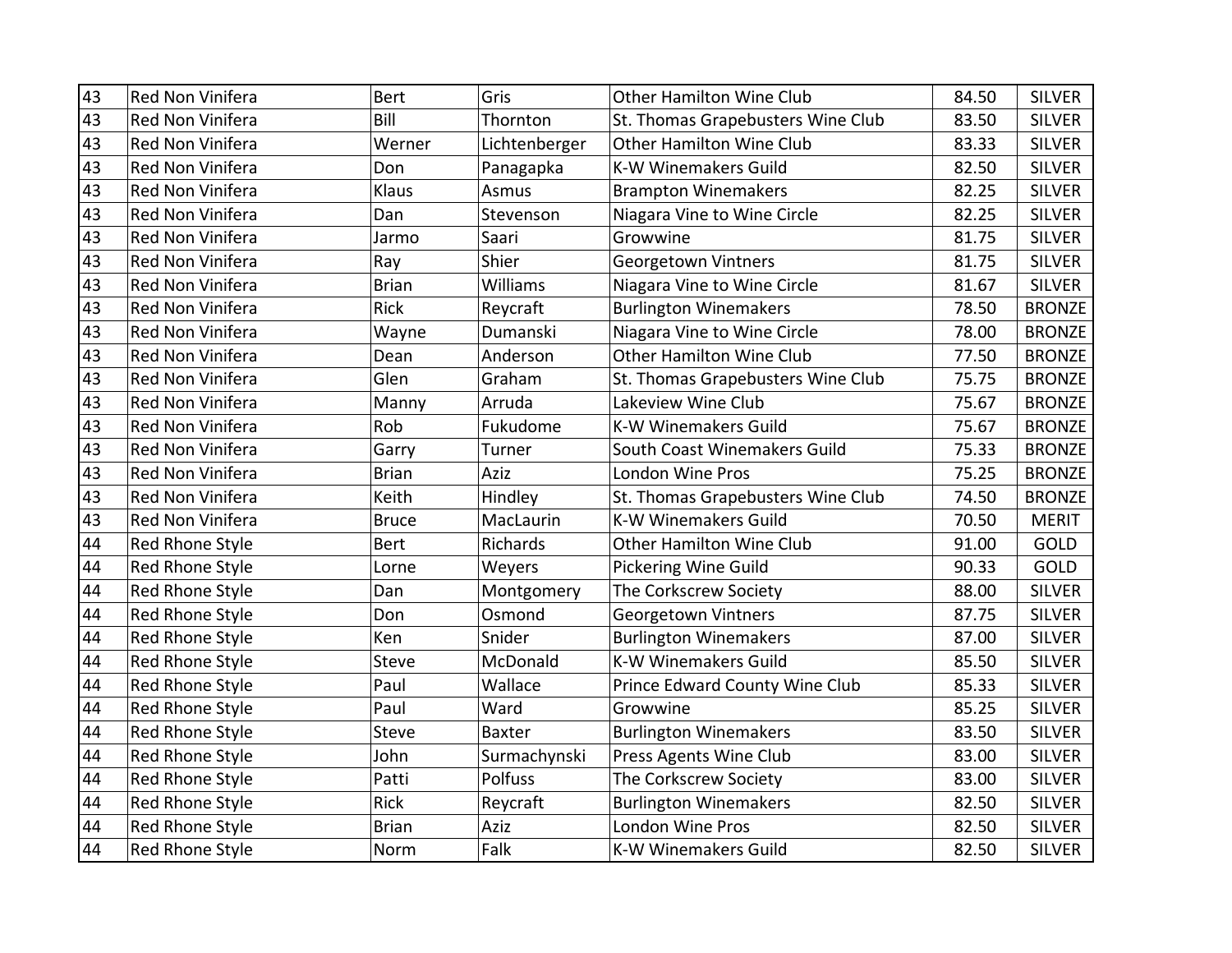| 44 | Red Rhone Style        | Doug          | Sloane         | Prince Edward County Wine Club       | 82.00 | <b>SILVER</b> |
|----|------------------------|---------------|----------------|--------------------------------------|-------|---------------|
| 44 | Red Rhone Style        | John          | Delagran       | Kawartha Krushers                    | 82.00 | <b>SILVER</b> |
| 44 | Red Rhone Style        | Phillip       | Morris         | Press Agents Wine Club               | 82.00 | <b>SILVER</b> |
| 44 | Red Rhone Style        | Marilyn       | Walters        | Member at Large                      | 82.00 | <b>SILVER</b> |
| 44 | Red Rhone Style        | Dominic       | lerullo        | Lakeview Wine Club                   | 81.75 | <b>SILVER</b> |
| 44 | <b>Red Rhone Style</b> | Bill          | Thornton       | St. Thomas Grapebusters Wine Club    | 81.00 | <b>SILVER</b> |
| 44 | Red Rhone Style        | Ed            | Hughes         | Member at Large                      | 80.75 | <b>SILVER</b> |
| 44 | Red Rhone Style        | Mat           | Vaughan        | <b>K-W Winemakers Guild</b>          | 80.75 | <b>SILVER</b> |
| 44 | <b>Red Rhone Style</b> | Rob           | Fukudome       | <b>K-W Winemakers Guild</b>          | 80.50 | <b>SILVER</b> |
| 44 | <b>Red Rhone Style</b> | <b>Steve</b>  | Skelly         | <b>Scarborough Wine Makers</b>       | 80.25 | <b>SILVER</b> |
| 44 | Red Rhone Style        | Don           | Panagapka      | <b>K-W Winemakers Guild</b>          | 80.00 | <b>SILVER</b> |
| 44 | Red Rhone Style        | Frank         | Melanson       | <b>Bytown Vintners</b>               | 79.25 | <b>BRONZE</b> |
| 44 | <b>Red Rhone Style</b> | Mike          | Charlebois     | <b>Bytown Vintners</b>               | 79.00 | <b>BRONZE</b> |
| 44 | Red Rhone Style        | <b>Dick</b>   | Clark          | <b>Capital Amateur Winemakers</b>    | 79.00 | <b>BRONZE</b> |
| 44 | Red Rhone Style        | Dave          | <b>Beattie</b> | The Cambridge Club                   | 78.25 | <b>BRONZE</b> |
| 44 | Red Rhone Style        | Joe           | Dale           | <b>Pickering Wine Guild</b>          | 78.00 | <b>BRONZE</b> |
| 44 | Red Rhone Style        | Gary          | <b>King</b>    | <b>Burlington Winemakers</b>         | 78.00 | <b>BRONZE</b> |
| 44 | Red Rhone Style        | <b>Bruce</b>  | MacLaurin      | <b>K-W Winemakers Guild</b>          | 77.75 | <b>BRONZE</b> |
| 44 | Red Rhone Style        | <b>Burton</b> | McClelland     | Kawartha Krushers                    | 77.75 | <b>BRONZE</b> |
| 44 | Red Rhone Style        | Jim           | Howes          | <b>Scarborough Wine Makers</b>       | 77.67 | <b>BRONZE</b> |
| 44 | <b>Red Rhone Style</b> | Reg           | Jeffery        | <b>London Wine Pros</b>              | 77.50 | <b>BRONZE</b> |
| 44 | Red Rhone Style        | John          | Vandermark     | Niagara Vine to Wine Circle          | 76.75 | <b>BRONZE</b> |
| 44 | <b>Red Rhone Style</b> | Len           | Sylvester      | Member at Large                      | 76.50 | <b>BRONZE</b> |
| 44 | Red Rhone Style        | Ray           | Shier          | <b>Georgetown Vintners</b>           | 76.33 | <b>BRONZE</b> |
| 44 | Red Rhone Style        | Dan           | Stevenson      | Niagara Vine to Wine Circle          | 76.25 | <b>BRONZE</b> |
| 44 | Red Rhone Style        | Glen          | Graham         | St. Thomas Grapebusters Wine Club    | 75.75 | <b>BRONZE</b> |
| 44 | <b>Red Rhone Style</b> | Jack          | Gootjes        | St. Thomas Grapebusters Wine Club    | 75.67 | <b>BRONZE</b> |
| 44 | <b>Red Rhone Style</b> | Klaus         | Asmus          | <b>Brampton Winemakers</b>           | 73.50 | <b>MERIT</b>  |
| 44 | Red Rhone Style        | Dennis        | Foster         | Paris Winemakers Wine Club           | 69.00 |               |
| 44 | Red Rhone Style        | Manny         | Arruda         | Lakeview Wine Club                   | 68.67 |               |
| 44 | Red Rhone Style        | Manuel        | Sousa          | Lakeview Wine Club                   | 68.00 |               |
| 45 | <b>Other Red</b>       | Phil          | <b>Bunn</b>    | <b>Brampton Winemakers</b>           | 88.75 | <b>SILVER</b> |
| 45 | <b>Other Red</b>       | <b>Bruce</b>  | Drewitt        | Niagara-on-the-Lake Amateur Vintners | 87.67 | <b>SILVER</b> |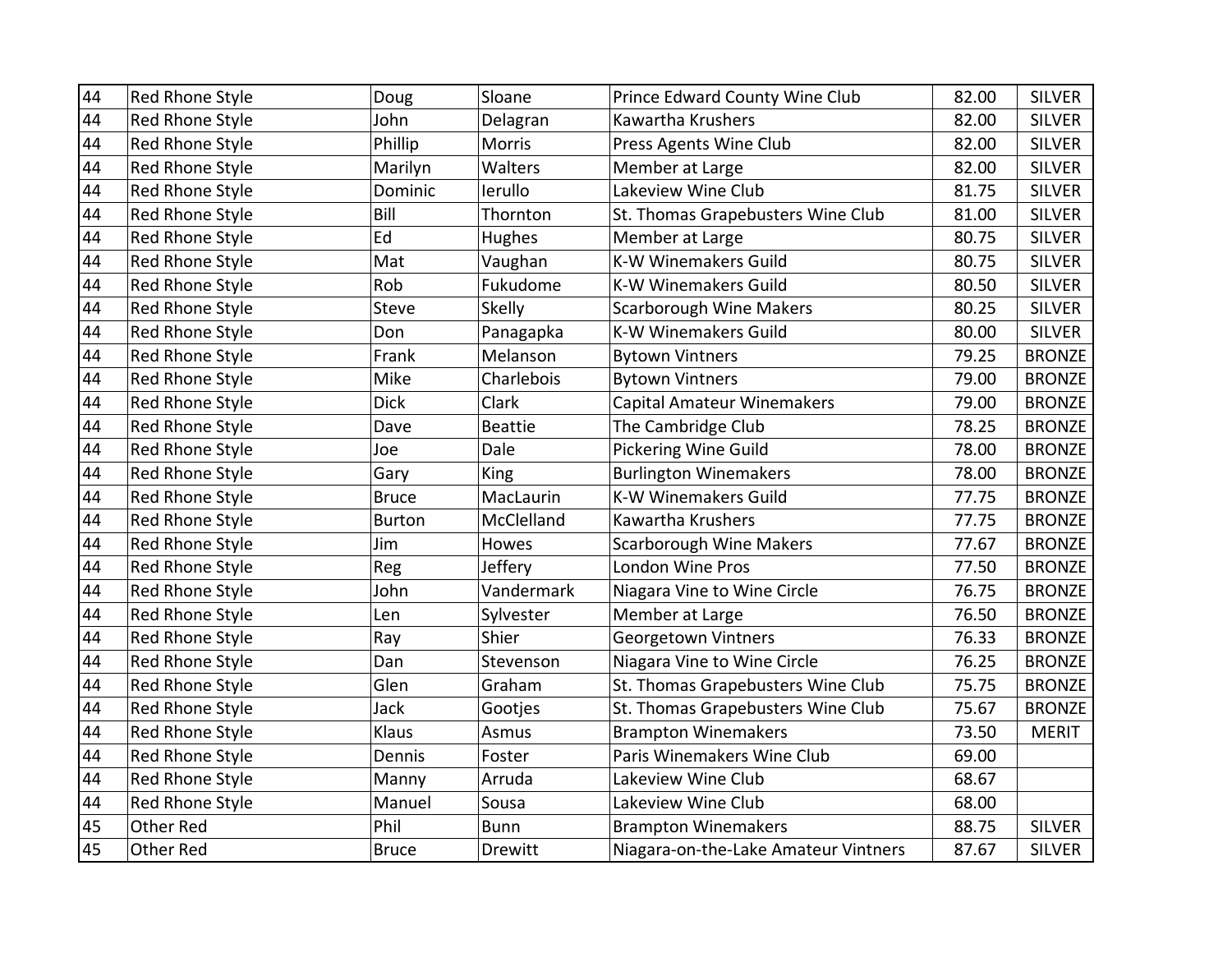| 45 | <b>Other Red</b> | <b>Nick</b>  | Petruzzella    | Wentworth West Zymologists        | 87.33 | <b>SILVER</b> |
|----|------------------|--------------|----------------|-----------------------------------|-------|---------------|
| 45 | <b>Other Red</b> | <b>Steve</b> | McDonald       | <b>K-W Winemakers Guild</b>       | 87.33 | <b>SILVER</b> |
| 45 | <b>Other Red</b> | Manny        | Arruda         | Lakeview Wine Club                | 86.00 | <b>SILVER</b> |
| 45 | <b>Other Red</b> | Mat          | Vaughan        | <b>K-W Winemakers Guild</b>       | 86.00 | <b>SILVER</b> |
| 45 | <b>Other Red</b> | Dan          | Ostler         | Pickering Wine Guild              | 85.75 | <b>SILVER</b> |
| 45 | Other Red        | Patti        | Polfuss        | The Corkscrew Society             | 85.50 | <b>SILVER</b> |
| 45 | <b>Other Red</b> | Dominic      | lerullo        | Lakeview Wine Club                | 84.00 | <b>SILVER</b> |
| 45 | <b>Other Red</b> | Klaus        | Asmus          | <b>Brampton Winemakers</b>        | 83.50 | <b>SILVER</b> |
| 45 | <b>Other Red</b> | Tim          | Rea            | <b>Grey T Fermenters</b>          | 83.33 | <b>SILVER</b> |
| 45 | <b>Other Red</b> | Jim          | Howes          | <b>Scarborough Wine Makers</b>    | 83.25 | <b>SILVER</b> |
| 45 | <b>Other Red</b> | Stan         | Wrobel         | St. Thomas Grapebusters Wine Club | 83.25 | <b>SILVER</b> |
| 45 | <b>Other Red</b> | <b>Steve</b> | <b>Kampers</b> | <b>West Toronto Vintners</b>      | 82.50 | <b>SILVER</b> |
| 45 | <b>Other Red</b> | John         | Caldeira       | Lakeview Wine Club                | 82.00 | <b>SILVER</b> |
| 45 | <b>Other Red</b> | <b>Dick</b>  | Clark          | <b>Capital Amateur Winemakers</b> | 82.00 | <b>SILVER</b> |
| 45 | <b>Other Red</b> | Dave         | <b>Beattie</b> | The Cambridge Club                | 81.75 | <b>SILVER</b> |
| 45 | <b>Other Red</b> | Lorne        | Weyers         | Pickering Wine Guild              | 81.67 | <b>SILVER</b> |
| 45 | <b>Other Red</b> | John         | Delagran       | Kawartha Krushers                 | 81.33 | <b>SILVER</b> |
| 45 | <b>Other Red</b> | Sandy        | Payne          | Paris Winemakers Wine Club        | 81.25 | <b>SILVER</b> |
| 45 | <b>Other Red</b> | Doug         | Sloane         | Prince Edward County Wine Club    | 80.75 | <b>SILVER</b> |
| 45 | <b>Other Red</b> | George       | Pikor          | <b>Bytown Vintners</b>            | 80.67 | <b>SILVER</b> |
| 45 | Other Red        | <b>Bruce</b> | MacLaurin      | <b>K-W Winemakers Guild</b>       | 80.33 | <b>SILVER</b> |
| 45 | <b>Other Red</b> | Don          | Panagapka      | <b>K-W Winemakers Guild</b>       | 80.00 | <b>SILVER</b> |
| 45 | <b>Other Red</b> | Tim          | White          | Winemasters                       | 80.00 | <b>SILVER</b> |
| 45 | <b>Other Red</b> | Dean         | Anderson       | <b>Other Hamilton Wine Club</b>   | 79.00 | <b>BRONZE</b> |
| 45 | Other Red        | Glen         | Graham         | St. Thomas Grapebusters Wine Club | 78.75 | <b>BRONZE</b> |
| 45 | <b>Other Red</b> | Stewart      | Wood           | London Wine Pros                  | 77.67 | <b>BRONZE</b> |
| 45 | <b>Other Red</b> | Richard      | Caruso         | Prince Edward County Wine Club    | 77.50 | <b>BRONZE</b> |
| 45 | <b>Other Red</b> | John         | Ciardullo      | Lakeview Wine Club                | 77.00 | <b>BRONZE</b> |
| 45 | <b>Other Red</b> | Paul         | Wallace        | Prince Edward County Wine Club    | 77.00 | <b>BRONZE</b> |
| 45 | <b>Other Red</b> | Bill         | Thornton       | St. Thomas Grapebusters Wine Club | 76.25 | <b>BRONZE</b> |
| 45 | Other Red        | Bill         | Peters         | Niagara Vine to Wine Circle       | 76.00 | <b>BRONZE</b> |
| 45 | <b>Other Red</b> | Lorna        | Wong           | <b>Scarborough Wine Makers</b>    | 73.67 | <b>MERIT</b>  |
| 45 | Other Red        | Maurice      | Bettelli       | Lakeview Wine Club                | 0.00  |               |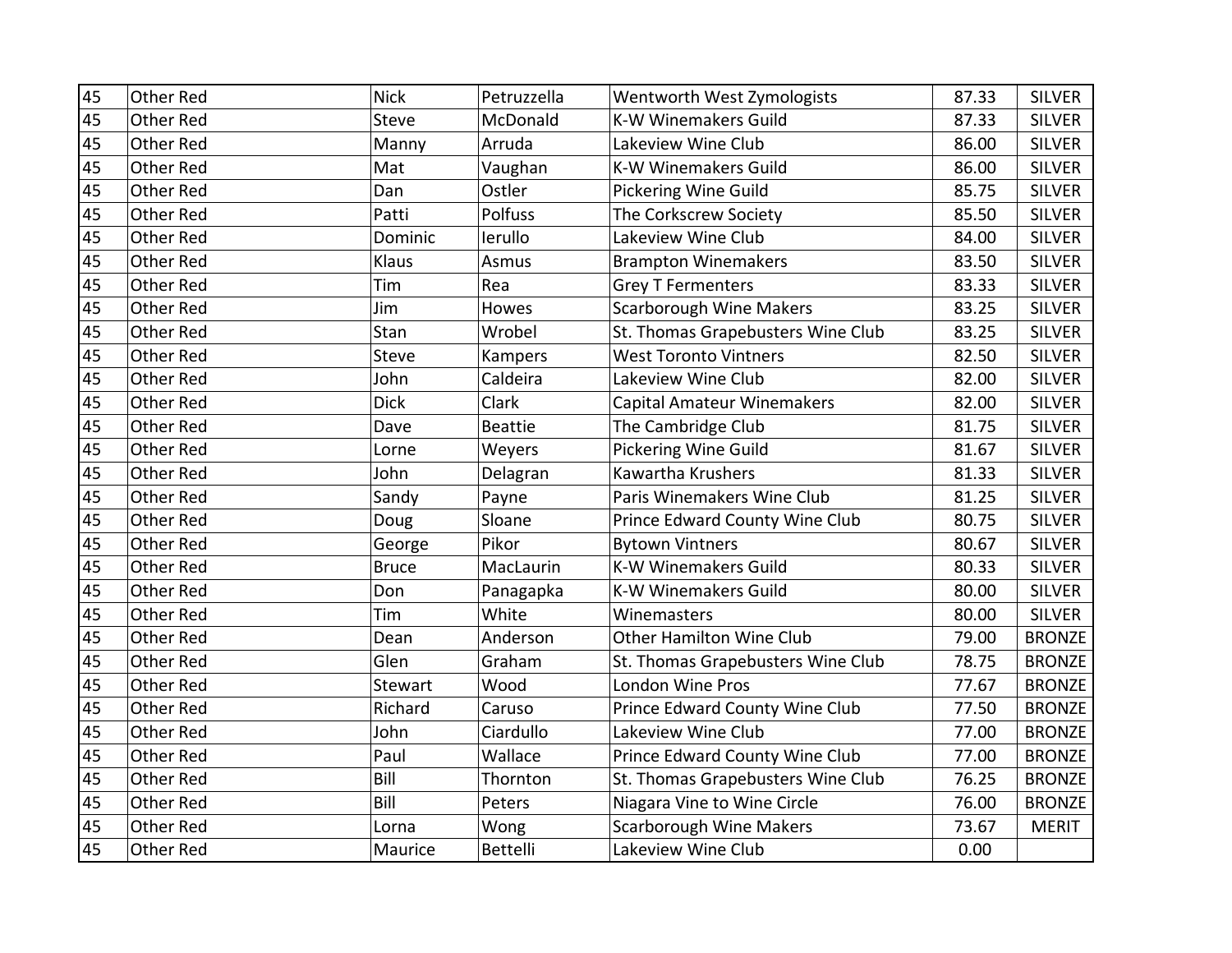| 45 | <b>Other Red</b> | Rob           | <b>Boniface</b> | Lakeview Wine Club                   | 0.00  |               |
|----|------------------|---------------|-----------------|--------------------------------------|-------|---------------|
| 45 | <b>Other Red</b> | Jeremy        | Fedorsen        | Lakeview Wine Club                   | 0.00  |               |
| 45 | <b>Other Red</b> | Clark         | Meredith        | Niagara Vine to Wine Circle          | 0.00  |               |
| 46 | <b>Red Blend</b> | <b>Brian</b>  | Aziz            | London Wine Pros                     | 91.50 | GOLD          |
| 46 | <b>Red Blend</b> | Lorna         | Wong            | <b>Scarborough Wine Makers</b>       | 91.25 | GOLD          |
| 46 | <b>Red Blend</b> | <b>Steve</b>  | McDonald        | <b>K-W Winemakers Guild</b>          | 90.25 | GOLD          |
| 46 | <b>Red Blend</b> | Tino          | Montopoli       | Kawartha Krushers                    | 90.00 | GOLD          |
| 46 | <b>Red Blend</b> | Luigi         | Giannetti       | Member at Large                      | 88.75 | <b>SILVER</b> |
| 46 | <b>Red Blend</b> | John          | Romaniuk        | Aurora Wine Circle                   | 87.67 | <b>SILVER</b> |
| 46 | <b>Red Blend</b> | Pete          | Young           | London Wine Pros                     | 86.50 | <b>SILVER</b> |
| 46 | <b>Red Blend</b> | Marilyn       | Walters         | Member at Large                      | 86.33 | <b>SILVER</b> |
| 46 | <b>Red Blend</b> | <b>Bruce</b>  | <b>Drewitt</b>  | Niagara-on-the-Lake Amateur Vintners | 86.25 | <b>SILVER</b> |
| 46 | <b>Red Blend</b> | Norm          | Falk            | <b>K-W Winemakers Guild</b>          | 86.00 | <b>SILVER</b> |
| 46 | <b>Red Blend</b> | Sandra        | <b>Boehler</b>  | <b>Burlington Winemakers</b>         | 85.50 | <b>SILVER</b> |
| 46 | <b>Red Blend</b> | Clive         | Woolner         | The Corkscrew Society                | 85.25 | <b>SILVER</b> |
| 46 | <b>Red Blend</b> | Ray           | Shier           | Georgetown Vintners                  | 84.50 | <b>SILVER</b> |
| 46 | <b>Red Blend</b> | John          | Delagran        | Kawartha Krushers                    | 84.25 | <b>SILVER</b> |
| 46 | <b>Red Blend</b> | Tony          | Saddy           | London Wine Pros                     | 84.00 | <b>SILVER</b> |
| 46 | <b>Red Blend</b> | Dave          | <b>Beattie</b>  | The Cambridge Club                   | 84.00 | <b>SILVER</b> |
| 46 | <b>Red Blend</b> | Jeremy        | Fedorsen        | Lakeview Wine Club                   | 83.75 | <b>SILVER</b> |
| 46 | <b>Red Blend</b> | <b>Rick</b>   | Wagner          | Growwine                             | 83.67 | <b>SILVER</b> |
| 46 | Red Blend        | Phillip       | Morris          | Press Agents Wine Club               | 83.50 | <b>SILVER</b> |
| 46 | <b>Red Blend</b> | Glen          | Graham          | St. Thomas Grapebusters Wine Club    | 83.25 | <b>SILVER</b> |
| 46 | <b>Red Blend</b> | Lorne         | Weyers          | <b>Pickering Wine Guild</b>          | 83.00 | <b>SILVER</b> |
| 46 | <b>Red Blend</b> | Jack          | Gootjes         | St. Thomas Grapebusters Wine Club    | 82.75 | <b>SILVER</b> |
| 46 | <b>Red Blend</b> | <b>Steve</b>  | Skelly          | Scarborough Wine Makers              | 82.50 | <b>SILVER</b> |
| 46 | <b>Red Blend</b> | Jim           | Lloyd           | Kawartha Krushers                    | 82.25 | <b>SILVER</b> |
| 46 | <b>Red Blend</b> | Angelo        | Stillo          | <b>Brampton Winemakers</b>           | 82.00 | <b>SILVER</b> |
| 46 | <b>Red Blend</b> | <b>Burton</b> | McClelland      | Kawartha Krushers                    | 81.75 | <b>SILVER</b> |
| 46 | <b>Red Blend</b> | Dan           | Stevenson       | Niagara Vine to Wine Circle          | 81.75 | <b>SILVER</b> |
| 46 | Red Blend        | Dominic       | lerullo         | Lakeview Wine Club                   | 81.25 | <b>SILVER</b> |
| 46 | Red Blend        | Tamio         | Tateno          | South Coast Winemakers Guild         | 81.00 | <b>SILVER</b> |
| 46 | <b>Red Blend</b> | Don           | Panagapka       | K-W Winemakers Guild                 | 80.50 | <b>SILVER</b> |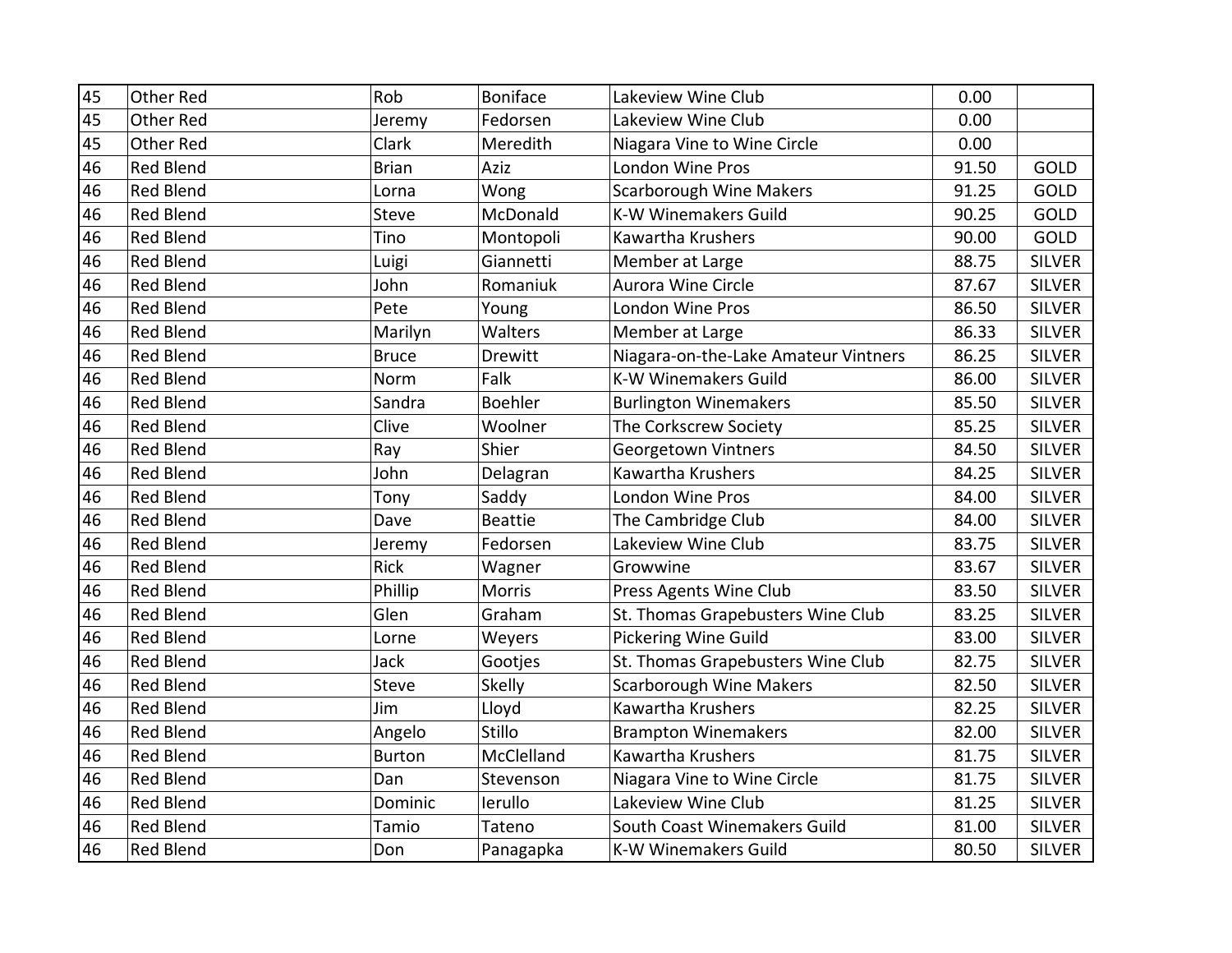| 46 | <b>Red Blend</b> | Rob          | Fukudome        | <b>K-W Winemakers Guild</b>          | 80.33 | <b>SILVER</b> |
|----|------------------|--------------|-----------------|--------------------------------------|-------|---------------|
| 46 | <b>Red Blend</b> | Larry        | Cox             | Prince Edward County Wine Club       | 80.00 | <b>SILVER</b> |
| 46 | <b>Red Blend</b> | Bill         | Thornton        | St. Thomas Grapebusters Wine Club    | 80.00 | <b>SILVER</b> |
| 46 | <b>Red Blend</b> | Victor       | Van Beek        | Other Hamilton Wine Club             | 80.00 | <b>SILVER</b> |
| 46 | <b>Red Blend</b> | Mat          | Vaughan         | <b>K-W Winemakers Guild</b>          | 80.00 | <b>SILVER</b> |
| 46 | <b>Red Blend</b> | Reg          | Jeffery         | London Wine Pros                     | 79.50 | <b>SILVER</b> |
| 46 | <b>Red Blend</b> | Klaus        | Asmus           | <b>Brampton Winemakers</b>           | 79.33 | <b>BRONZE</b> |
| 46 | <b>Red Blend</b> | <b>Bruce</b> | MacLaurin       | <b>K-W Winemakers Guild</b>          | 79.00 | <b>BRONZE</b> |
| 46 | <b>Red Blend</b> | Stewart      | Wood            | <b>London Wine Pros</b>              | 79.00 | <b>BRONZE</b> |
| 46 | <b>Red Blend</b> | John         | Ciardullo       | Lakeview Wine Club                   | 78.25 | <b>BRONZE</b> |
| 46 | <b>Red Blend</b> | Dan          | Ostler          | <b>Pickering Wine Guild</b>          | 78.25 | <b>BRONZE</b> |
| 46 | <b>Red Blend</b> | Manny        | Arruda          | Lakeview Wine Club                   | 77.50 | <b>BRONZE</b> |
| 46 | Red Blend        | Jim          | Cave            | Paris Winemakers Wine Club           | 77.50 | <b>BRONZE</b> |
| 46 | Red Blend        | Doug         | Sloane          | Prince Edward County Wine Club       | 76.50 | <b>BRONZE</b> |
| 46 | <b>Red Blend</b> | Steve        | Quast           | <b>Capital Amateur Winemakers</b>    | 69.25 |               |
| 46 | Red Blend        | Gord         | Claridge        | St. Thomas Grapebusters Wine Club    | 0.00  |               |
| 51 | <b>Dessert</b>   | John         | Vandermark      | Niagara Vine to Wine Circle          | 91.00 | <b>GOLD</b>   |
| 51 | Dessert          | Ken          | Clark           | Niagara Vine to Wine Circle          | 90.67 | GOLD          |
| 51 | Dessert          | Steve        | Kampers         | <b>West Toronto Vintners</b>         | 90.00 | GOLD          |
| 51 | Dessert          | Bill         | Thornton        | St. Thomas Grapebusters Wine Club    | 90.00 | GOLD          |
| 51 | Dessert          | Patti        | Polfuss         | The Corkscrew Society                | 87.33 | <b>SILVER</b> |
| 51 | Dessert          | <b>Steve</b> | <b>Skelly</b>   | <b>Scarborough Wine Makers</b>       | 85.00 | <b>SILVER</b> |
| 51 | Dessert          | Klaus        | Asmus           | <b>Brampton Winemakers</b>           | 83.00 | <b>SILVER</b> |
| 51 | <b>Dessert</b>   | Mat          | Vaughan         | <b>K-W Winemakers Guild</b>          | 82.25 | <b>SILVER</b> |
| 51 | Dessert          | <b>Brian</b> | <b>Williams</b> | Niagara Vine to Wine Circle          | 82.25 | <b>SILVER</b> |
| 51 | Dessert          | Emile        | Thibault        | St. Thomas Grapebusters Wine Club    | 81.00 | <b>SILVER</b> |
| 51 | Dessert          | Pavel        | Varadinek       | Niagara-on-the-Lake Amateur Vintners | 80.00 | <b>SILVER</b> |
| 51 | Dessert          | <b>Bruce</b> | Drewitt         | Niagara-on-the-Lake Amateur Vintners | 79.00 | <b>BRONZE</b> |
| 51 | Dessert          | Don          | Panagapka       | <b>K-W Winemakers Guild</b>          | 78.75 | <b>BRONZE</b> |
| 51 | Dessert          | Ivan         | Zuzek           | Niagara Vine to Wine Circle          | 77.50 | <b>BRONZE</b> |
| 51 | <b>Dessert</b>   | <b>Brian</b> | Aziz            | London Wine Pros                     | 76.00 | <b>BRONZE</b> |
| 51 | Dessert          | Tamio        | Tateno          | South Coast Winemakers Guild         | 74.00 | <b>MERIT</b>  |
| 51 | Dessert          | Tim          | White           | Winemasters                          | 73.33 | <b>MERIT</b>  |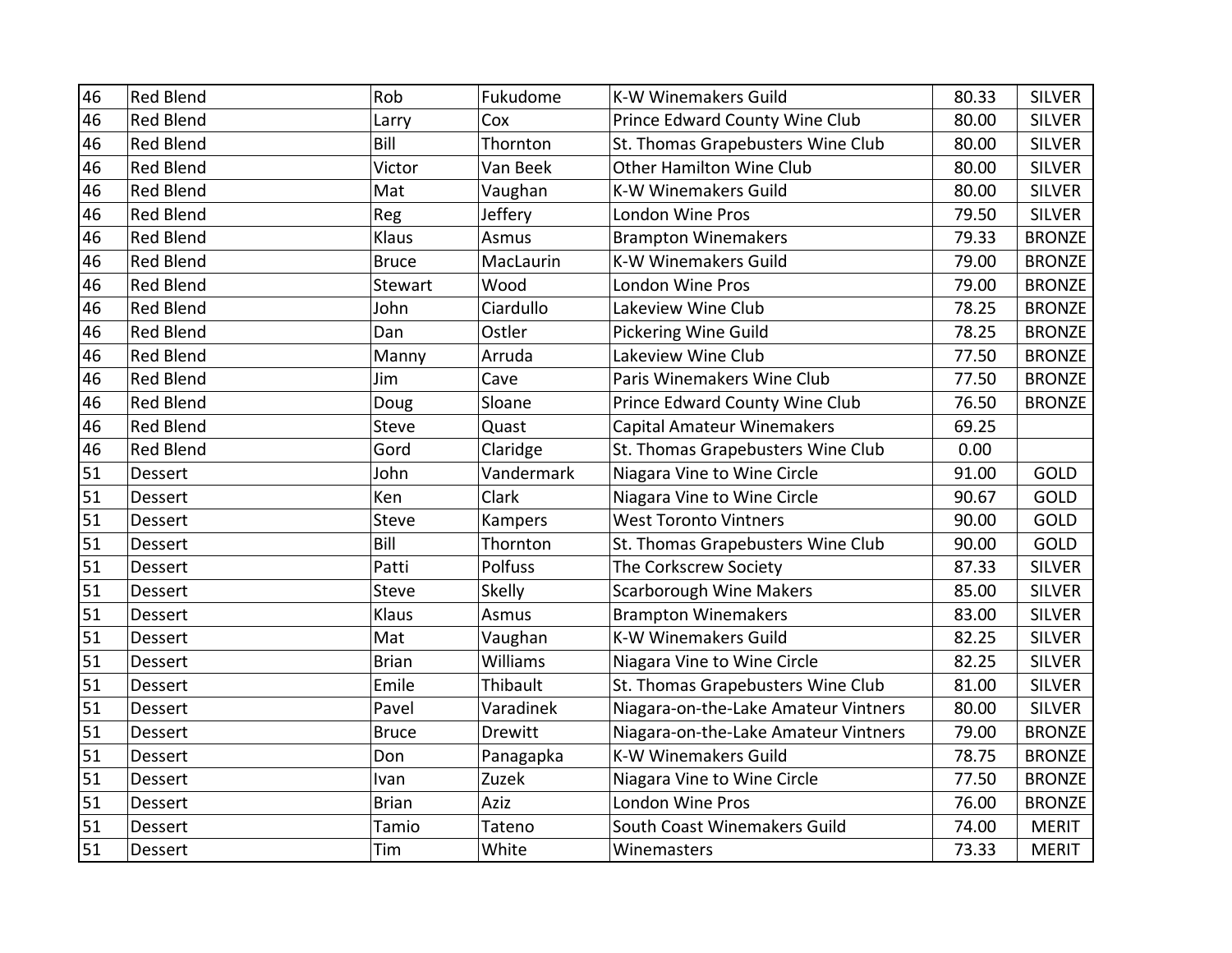| 51 | Dessert             | <b>Burton</b> | McClelland | Kawartha Krushers                 | 73.00 | <b>MERIT</b>  |
|----|---------------------|---------------|------------|-----------------------------------|-------|---------------|
| 51 | <b>Dessert</b>      | Glen          | Graham     | St. Thomas Grapebusters Wine Club | 72.33 | <b>MERIT</b>  |
| 52 | Icewine Style       | Steve         | Kampers    | <b>West Toronto Vintners</b>      | 93.00 | GOLD          |
| 52 | Icewine Style       | <b>Bruce</b>  | MacLaurin  | <b>K-W Winemakers Guild</b>       | 92.67 | GOLD          |
| 52 | Icewine Style       | Ed            | Hughes     | Member at Large                   | 92.50 | GOLD          |
| 52 | Icewine Style       | Mike          | Charlebois | <b>Bytown Vintners</b>            | 90.50 | GOLD          |
| 52 | Icewine Style       | Dan           | Stevenson  | Niagara Vine to Wine Circle       | 86.75 | <b>SILVER</b> |
| 52 | Icewine Style       | Don           | Osmond     | Georgetown Vintners               | 86.00 | <b>SILVER</b> |
| 52 | Icewine Style       | <b>Dick</b>   | Beam       | St. Thomas Grapebusters Wine Club | 85.50 | <b>SILVER</b> |
| 52 | Icewine Style       | <b>Brian</b>  | Aziz       | London Wine Pros                  | 83.75 | <b>SILVER</b> |
| 52 | Icewine Style       | Bill          | Thornton   | St. Thomas Grapebusters Wine Club | 80.67 | <b>SILVER</b> |
| 52 | Icewine Style       | Don           | McLeod     | Winemasters                       | 78.67 | <b>BRONZE</b> |
| 52 | Icewine Style       | Norm          | Falk       | <b>K-W Winemakers Guild</b>       | 78.33 | <b>BRONZE</b> |
| 52 | Icewine Style       | Don           | Panagapka  | K-W Winemakers Guild              | 78.33 | <b>BRONZE</b> |
| 52 | Icewine Style       | Wayne         | Dumanski   | Niagara Vine to Wine Circle       | 76.67 | <b>BRONZE</b> |
| 52 | Icewine Style       | Mat           | Vaughan    | <b>K-W Winemakers Guild</b>       | 75.75 | <b>BRONZE</b> |
| 53 | After Dinner        | Mervin        | Quast      | <b>Capital Amateur Winemakers</b> | 94.25 | GOLD          |
| 53 | After Dinner        | Steve         | McDonald   | K-W Winemakers Guild              | 92.25 | GOLD          |
| 53 | <b>After Dinner</b> | Don           | Panagapka  | <b>K-W Winemakers Guild</b>       | 92.00 | GOLD          |
| 53 | After Dinner        | Clark         | Meredith   | Niagara Vine to Wine Circle       | 92.00 | GOLD          |
| 53 | After Dinner        | Bill          | Peters     | Niagara Vine to Wine Circle       | 91.25 | GOLD          |
| 53 | After Dinner        | <b>Dick</b>   | Beam       | St. Thomas Grapebusters Wine Club | 90.25 | GOLD          |
| 53 | <b>After Dinner</b> | Jim           | Lloyd      | Kawartha Krushers                 | 90.25 | GOLD          |
| 53 | After Dinner        | Glen          | Graham     | St. Thomas Grapebusters Wine Club | 88.25 | <b>SILVER</b> |
| 53 | After Dinner        | Steve         | Skelly     | <b>Scarborough Wine Makers</b>    | 88.00 | <b>SILVER</b> |
| 53 | After Dinner        | Dan           | Stevenson  | Niagara Vine to Wine Circle       | 87.50 | <b>SILVER</b> |
| 53 | After Dinner        | Wayne         | Dumanski   | Niagara Vine to Wine Circle       | 87.25 | <b>SILVER</b> |
| 53 | After Dinner        | Dominic       | lerullo    | Lakeview Wine Club                | 87.00 | <b>SILVER</b> |
| 53 | After Dinner        | Ken           | Clark      | Niagara Vine to Wine Circle       | 87.00 | <b>SILVER</b> |
| 53 | After Dinner        | Jim           | Webster    | St. Thomas Grapebusters Wine Club | 85.00 | <b>SILVER</b> |
| 53 | <b>After Dinner</b> | Ed            | Hughes     | Member at Large                   | 85.00 | <b>SILVER</b> |
| 53 | After Dinner        | Bruce         | MacLaurin  | <b>K-W Winemakers Guild</b>       | 84.75 | <b>SILVER</b> |
| 53 | After Dinner        | Bill          | Thornton   | St. Thomas Grapebusters Wine Club | 84.75 | <b>SILVER</b> |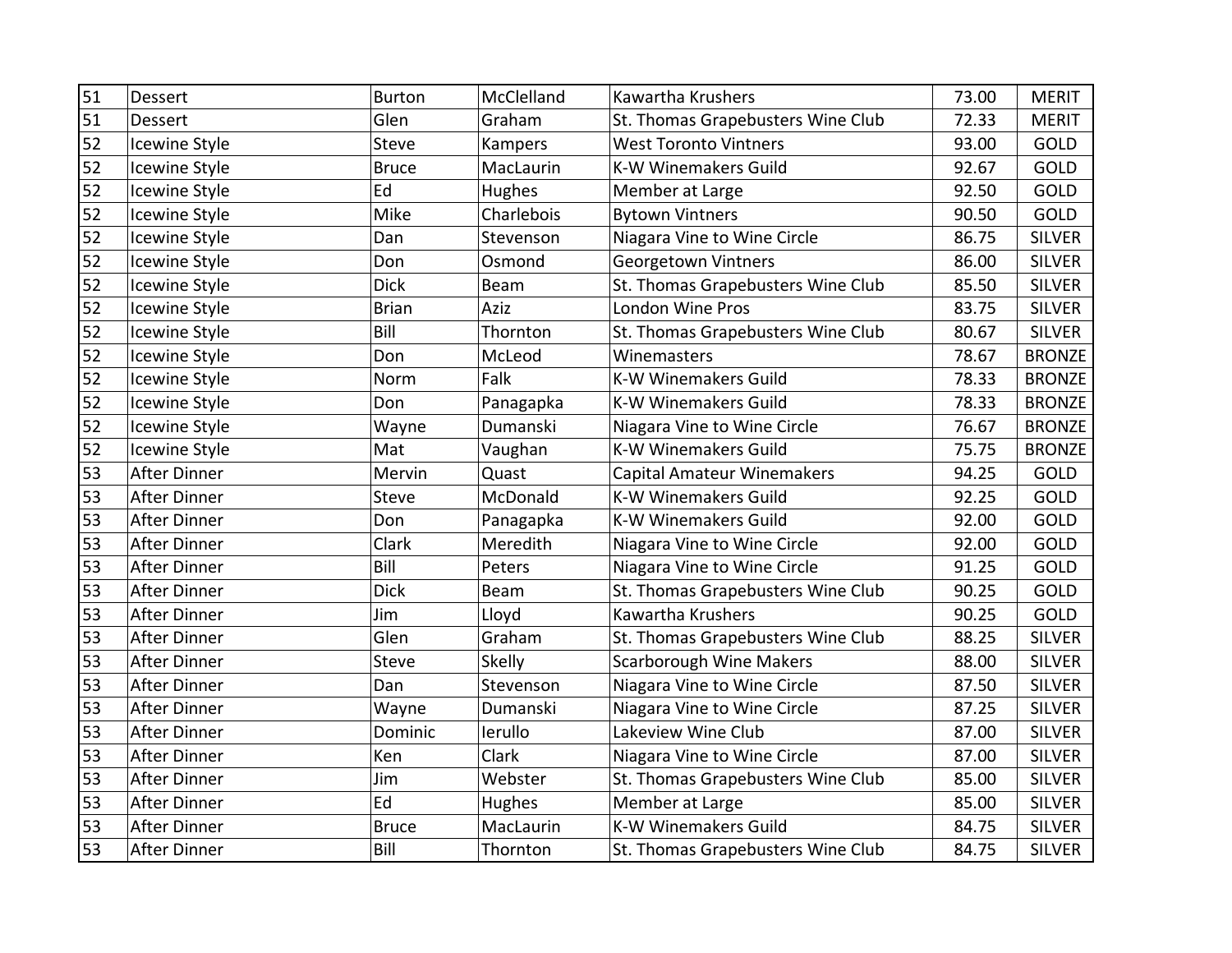| $\overline{53}$ | <b>After Dinner</b> | Richard        | Jefferson      | Pickering Wine Guild                 | 84.67 | <b>SILVER</b> |
|-----------------|---------------------|----------------|----------------|--------------------------------------|-------|---------------|
| 53              | <b>After Dinner</b> | George         | Huckalo        | Niagara Vine to Wine Circle          | 84.25 | <b>SILVER</b> |
| 53              | <b>After Dinner</b> | Manuel         | Sousa          | Lakeview Wine Club                   | 84.25 | <b>SILVER</b> |
| 53              | <b>After Dinner</b> | Emile          | Thibault       | St. Thomas Grapebusters Wine Club    | 84.25 | <b>SILVER</b> |
| 53              | <b>After Dinner</b> | Klaus          | Asmus          | <b>Brampton Winemakers</b>           | 84.00 | <b>SILVER</b> |
| 53              | <b>After Dinner</b> | <b>Bruce</b>   | Drewitt        | Niagara-on-the-Lake Amateur Vintners | 83.50 | <b>SILVER</b> |
| 53              | <b>After Dinner</b> | Gary           | King           | <b>Burlington Winemakers</b>         | 82.00 | <b>SILVER</b> |
| 53              | <b>After Dinner</b> | Jarmo          | Saari          | Growwine                             | 81.25 | <b>SILVER</b> |
| 53              | <b>After Dinner</b> | Mike           | Charlebois     | <b>Bytown Vintners</b>               | 80.75 | <b>SILVER</b> |
| 53              | After Dinner        | <b>Stewart</b> | Wood           | <b>London Wine Pros</b>              | 80.75 | <b>SILVER</b> |
| 53              | <b>After Dinner</b> | Gord           | Claridge       | St. Thomas Grapebusters Wine Club    | 80.50 | <b>SILVER</b> |
| 53              | <b>After Dinner</b> | Doug           | Sloane         | Prince Edward County Wine Club       | 80.00 | <b>SILVER</b> |
| 53              | <b>After Dinner</b> | Norman         | Falk           | <b>K-W Winemakers Guild</b>          | 79.25 | <b>BRONZE</b> |
| 53              | After Dinner        | Len            | Sylvester      | Member at Large                      | 79.25 | <b>BRONZE</b> |
| 53              | <b>After Dinner</b> | <b>Steve</b>   | Quast          | <b>Capital Amateur Winemakers</b>    | 79.00 | <b>BRONZE</b> |
| 53              | After Dinner        | Morley         | Mellen         | The Cambridge Club                   | 79.00 | <b>BRONZE</b> |
| 53              | <b>After Dinner</b> | Mat            | Vaughan        | <b>K-W Winemakers Guild</b>          | 77.50 | <b>BRONZE</b> |
| 53              | <b>After Dinner</b> | Lorne          | Weyers         | <b>Pickering Wine Guild</b>          | 76.25 | <b>BRONZE</b> |
| 53              | <b>After Dinner</b> | <b>Bert</b>    | Richards       | <b>Other Hamilton Wine Club</b>      | 76.00 | <b>BRONZE</b> |
| 53              | <b>After Dinner</b> | Kevin          | Watson         | Niagara-on-the-Lake Amateur Vintners | 68.00 |               |
| 61              | Social              | <b>Bruce</b>   | <b>Drewitt</b> | Niagara-on-the-Lake Amateur Vintners | 91.00 | GOLD          |
| 61              | Social              | <b>Burton</b>  | McClelland     | Kawartha Krushers                    | 90.67 | GOLD          |
| 61              | Social              | Dan            | Stevenson      | Niagara Vine to Wine Circle          | 88.00 | <b>SILVER</b> |
| 61              | Social              | Ed             | Hughes         | Member at Large                      | 86.00 | <b>SILVER</b> |
| 61              | Social              | <b>Steve</b>   | <b>Skelly</b>  | <b>Scarborough Wine Makers</b>       | 85.67 | <b>SILVER</b> |
| 61              | Social              | Dave           | <b>Brown</b>   | The Corkscrew Society                | 85.00 | <b>SILVER</b> |
| 61              | Social              | Norm           | Falk           | <b>K-W Winemakers Guild</b>          | 84.00 | <b>SILVER</b> |
| 61              | Social              | Don            | Panagapka      | <b>K-W Winemakers Guild</b>          | 83.75 | <b>SILVER</b> |
| 61              | Social              | Dennis         | Foster         | Paris Winemakers Wine Club           | 83.50 | <b>SILVER</b> |
| 61              | Social              | Bill           | Thornton       | St. Thomas Grapebusters Wine Club    | 82.33 | <b>SILVER</b> |
| 61              | Social              | Marco          | Locilento      | Vinbon Wine Club                     | 81.75 | <b>SILVER</b> |
| 61              | Social              | Wayne          | Dumanski       | Niagara Vine to Wine Circle          | 79.50 | <b>SILVER</b> |
| 61              | Social              | David          | Sykes          | <b>K-W Winemakers Guild</b>          | 79.00 | <b>BRONZE</b> |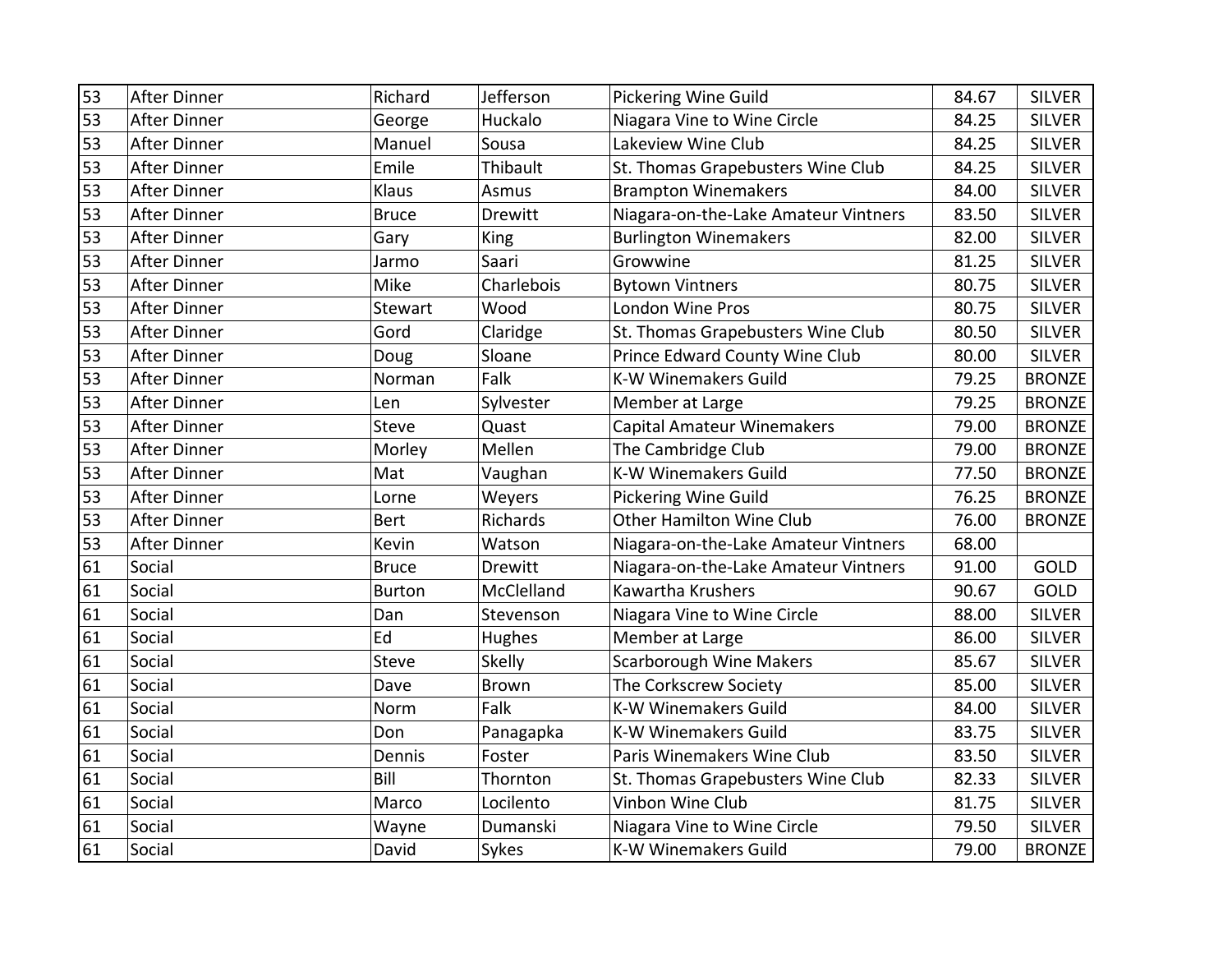| 61 | Social                | Manfred      | Hecke         | Kawartha Krushers                    | 78.00 | <b>BRONZE</b> |
|----|-----------------------|--------------|---------------|--------------------------------------|-------|---------------|
| 61 | Social                | <b>Bruce</b> | MacLaurin     | <b>K-W Winemakers Guild</b>          | 77.75 | <b>BRONZE</b> |
| 61 | Social                | <b>Steve</b> | Kampers       | <b>West Toronto Vintners</b>         | 77.25 | <b>BRONZE</b> |
| 61 | Social                | Victor       | Van Beek      | Other Hamilton Wine Club             | 77.25 | <b>BRONZE</b> |
| 61 | Social                | Klaus        | Asmus         | <b>Brampton Winemakers</b>           | 76.25 | <b>BRONZE</b> |
| 61 | Social                | John         | Vandermark    | Niagara Vine to Wine Circle          | 76.00 | <b>BRONZE</b> |
| 61 | Social                | <b>Brian</b> | Aziz          | London Wine Pros                     | 72.00 | <b>MERIT</b>  |
| 61 | Social                | Stan         | Wrobel        | St. Thomas Grapebusters Wine Club    | 71.75 | <b>MERIT</b>  |
| 62 | <b>Country Table</b>  | Ed           | Hughes        | Member at Large                      | 90.25 | GOLD          |
| 62 | <b>Country Table</b>  | Bill         | Thornton      | St. Thomas Grapebusters Wine Club    | 84.00 | <b>SILVER</b> |
| 62 | <b>Country Table</b>  | Patrick      | Godin         | <b>Grey T Fermenters</b>             | 83.50 | <b>SILVER</b> |
| 62 | <b>Country Table</b>  | Emile        | Thibault      | St. Thomas Grapebusters Wine Club    | 83.25 | <b>SILVER</b> |
| 62 | <b>Country Table</b>  | Mat          | Vaughan       | <b>K-W Winemakers Guild</b>          | 81.75 | <b>SILVER</b> |
| 62 | <b>Country Table</b>  | Doug         | Sloane        | Prince Edward County Wine Club       | 81.25 | <b>SILVER</b> |
| 62 | <b>Country Table</b>  | Christa      | Stehle        | <b>Brampton Winemakers</b>           | 81.00 | <b>SILVER</b> |
| 62 | <b>Country Table</b>  | <b>Steve</b> | <b>Skelly</b> | <b>Scarborough Wine Makers</b>       | 77.25 | <b>BRONZE</b> |
| 62 | <b>Country Table</b>  | Jimmy        | <b>Brown</b>  | <b>Grey T Fermenters</b>             | 76.00 | <b>BRONZE</b> |
| 62 | <b>Country Table</b>  | <b>Brian</b> | Williams      | Niagara Vine to Wine Circle          | 74.00 | <b>MERIT</b>  |
| 62 | <b>Country Table</b>  | Jim          | Webster       | St. Thomas Grapebusters Wine Club    | 72.00 | <b>MERIT</b>  |
| 62 | <b>Country Table</b>  | Calvin       | McDougall     | Paris Winemakers Wine Club           | 70.75 | <b>MERIT</b>  |
| 63 | <b>Country Social</b> | <b>Bert</b>  | Richards      | <b>Other Hamilton Wine Club</b>      | 91.33 | GOLD          |
| 63 | <b>Country Social</b> | Bill         | Peters        | Niagara Vine to Wine Circle          | 90.67 | GOLD          |
| 63 | <b>Country Social</b> | <b>Steve</b> | <b>Skelly</b> | <b>Scarborough Wine Makers</b>       | 90.00 | GOLD          |
| 63 | <b>Country Social</b> | Patti        | Polfuss       | The Corkscrew Society                | 90.00 | GOLD          |
| 63 | <b>Country Social</b> | Mike         | Charlebois    | <b>Bytown Vintners</b>               | 88.00 | <b>SILVER</b> |
| 63 | <b>Country Social</b> | Bill         | Thornton      | St. Thomas Grapebusters Wine Club    | 85.00 | <b>SILVER</b> |
| 63 | <b>Country Social</b> | Lorna        | Wong          | <b>Scarborough Wine Makers</b>       | 83.50 | <b>SILVER</b> |
| 63 | <b>Country Social</b> | <b>Bruce</b> | Drewitt       | Niagara-on-the-Lake Amateur Vintners | 83.25 | <b>SILVER</b> |
| 63 | <b>Country Social</b> | Sandy        | Payne         | Paris Winemakers Wine Club           | 82.33 | <b>SILVER</b> |
| 63 | <b>Country Social</b> | Tim          | White         | Winemasters                          | 81.75 | <b>SILVER</b> |
| 63 | <b>Country Social</b> | Mat          | Vaughan       | <b>K-W Winemakers Guild</b>          | 80.75 | <b>SILVER</b> |
| 63 | <b>Country Social</b> | Ken          | Vojin         | St. Thomas Grapebusters Wine Club    | 78.50 | <b>BRONZE</b> |
| 63 | <b>Country Social</b> | Stewart      | Wood          | London Wine Pros                     | 78.00 | <b>BRONZE</b> |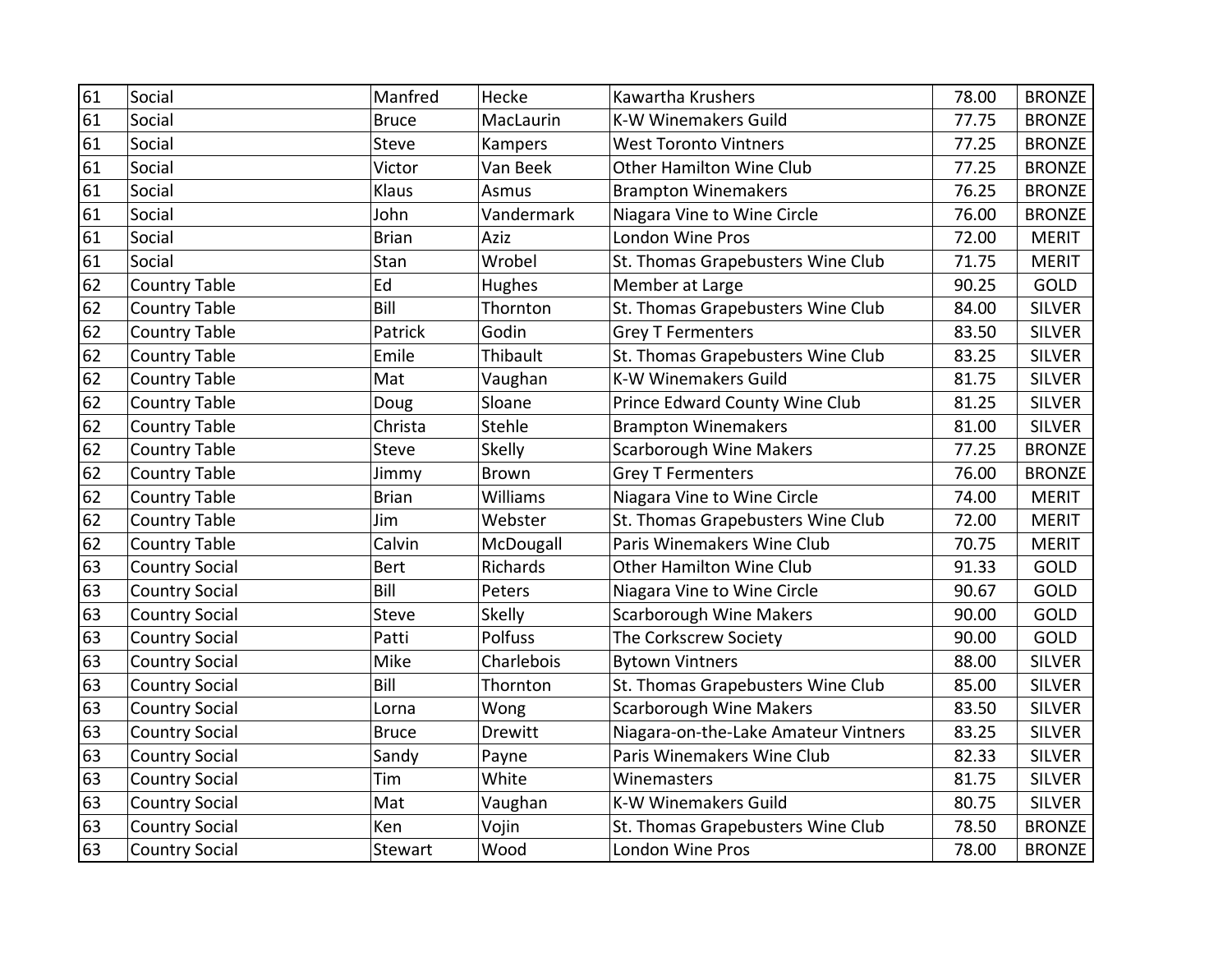| 63 | <b>Country Social</b> | George        | Huckalo       | Niagara Vine to Wine Circle       | 77.25 | <b>BRONZE</b> |
|----|-----------------------|---------------|---------------|-----------------------------------|-------|---------------|
| 63 | <b>Country Social</b> | Ross          | Gosling       | <b>Burlington Winemakers</b>      | 77.00 | <b>BRONZE</b> |
| 63 | <b>Country Social</b> | <b>Bert</b>   | Gris          | Other Hamilton Wine Club          | 76.75 | <b>BRONZE</b> |
| 63 | <b>Country Social</b> | <b>Burton</b> | McClelland    | Kawartha Krushers                 | 76.00 | <b>BRONZE</b> |
| 63 | <b>Country Social</b> | Norm          | Falk          | <b>K-W Winemakers Guild</b>       | 73.75 | <b>MERIT</b>  |
| 63 | <b>Country Social</b> | Jarmo         | Saari         | Growwine                          | 73.25 | <b>MERIT</b>  |
| 63 | <b>Country Social</b> | <b>Bruce</b>  | MacLaurin     | <b>K-W Winemakers Guild</b>       | 72.00 | <b>MERIT</b>  |
| 63 | <b>Country Social</b> | Wayne         | Dumanski      | Niagara Vine to Wine Circle       | 68.25 |               |
| 63 | <b>Country Social</b> | Lorne         | Weyers        | Pickering Wine Guild              | 68.25 |               |
| 63 | <b>Country Social</b> | Patrick       | Godin         | <b>Grey T Fermenters</b>          | 0.00  |               |
| 63 | <b>Country Social</b> | Jack          | Wolfe         | Aurora Wine Circle                | 0.00  |               |
| 64 | <b>Sparkling Wine</b> | Mervin        | Quast         | <b>Capital Amateur Winemakers</b> | 93.00 | <b>GOLD</b>   |
| 64 | Sparkling Wine        | Bill          | Thornton      | St. Thomas Grapebusters Wine Club | 90.25 | <b>GOLD</b>   |
| 64 | <b>Sparkling Wine</b> | Bo            | <b>Basler</b> | Member at Large                   | 90.00 | GOLD          |
| 64 | <b>Sparkling Wine</b> | Gary          | Frankow       | The Corkscrew Society             | 88.00 | <b>SILVER</b> |
| 64 | <b>Sparkling Wine</b> | <b>Bob</b>    | Stalder       | The Corkscrew Society             | 88.00 | <b>SILVER</b> |
| 64 | Sparkling Wine        | Ivan          | Zuzek         | Niagara Vine to Wine Circle       | 86.00 | <b>SILVER</b> |
| 64 | <b>Sparkling Wine</b> | <b>Brian</b>  | Aziz          | London Wine Pros                  | 86.00 | <b>SILVER</b> |
| 64 | <b>Sparkling Wine</b> | <b>Bruce</b>  | MacLaurin     | <b>K-W Winemakers Guild</b>       | 86.00 | <b>SILVER</b> |
| 64 | <b>Sparkling Wine</b> | Mat           | Vaughan       | <b>K-W Winemakers Guild</b>       | 84.75 | <b>SILVER</b> |
| 64 | Sparkling Wine        | Clive         | Woolner       | The Corkscrew Society             | 84.50 | <b>SILVER</b> |
| 64 | Sparkling Wine        | Rob           | Fukudome      | <b>K-W Winemakers Guild</b>       | 83.75 | <b>SILVER</b> |
| 64 | <b>Sparkling Wine</b> | Gord          | Claridge      | St. Thomas Grapebusters Wine Club | 83.50 | <b>SILVER</b> |
| 64 | <b>Sparkling Wine</b> | Dave          | Powell        | Winemasters                       | 81.25 | <b>SILVER</b> |
| 64 | <b>Sparkling Wine</b> | Norm          | Falk          | <b>K-W Winemakers Guild</b>       | 80.67 | <b>SILVER</b> |
| 64 | Sparkling Wine        | Clark         | Meredith      | Niagara Vine to Wine Circle       | 76.25 | <b>BRONZE</b> |
| 64 | <b>Sparkling Wine</b> | Peter         | Ferguson      | The Cambridge Club                | 0.00  |               |
| 71 | Cider or Perry        | <b>Bruce</b>  | MacLaurin     | <b>K-W Winemakers Guild</b>       | 92.75 | GOLD          |
| 71 | Cider or Perry        | Jack          | Gootjes       | St. Thomas Grapebusters Wine Club | 92.00 | GOLD          |
| 71 | Cider or Perry        | Mervin        | Quast         | <b>Capital Amateur Winemakers</b> | 85.00 | <b>SILVER</b> |
| 71 | Cider or Perry        | Bill          | Thornton      | St. Thomas Grapebusters Wine Club | 84.00 | <b>SILVER</b> |
| 71 | Cider or Perry        | Mat           | Vaughan       | <b>K-W Winemakers Guild</b>       | 78.25 | <b>BRONZE</b> |
| 71 | Cider or Perry        | Don           | Panagapka     | K-W Winemakers Guild              | 78.00 | <b>BRONZE</b> |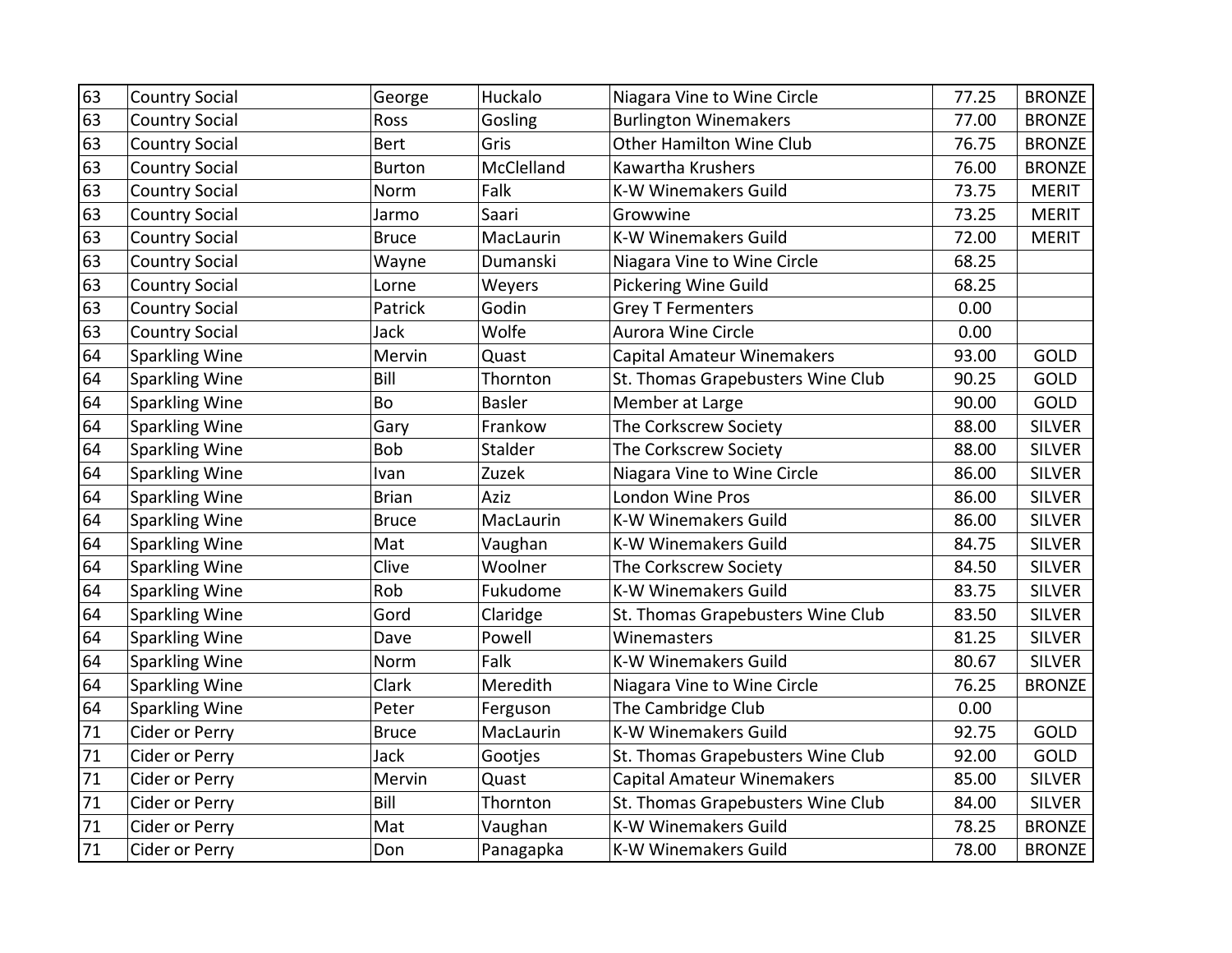| 71 | Cider or Perry             | Gord         | Claridge       | St. Thomas Grapebusters Wine Club | 76.00 | <b>BRONZE</b> |
|----|----------------------------|--------------|----------------|-----------------------------------|-------|---------------|
| 71 | Cider or Perry             | Patti        | Polfuss        | The Corkscrew Society             | 73.00 | <b>MERIT</b>  |
| 71 | Cider or Perry             | Patrick      | Godin          | <b>Grey T Fermenters</b>          | 72.00 | <b>MERIT</b>  |
| 71 | Cider or Perry             | Victor       | Van Beek       | <b>Other Hamilton Wine Club</b>   | 68.50 |               |
| 71 | Cider or Perry             | <b>Brant</b> | Allain         | Winemasters                       | 0.00  |               |
| 81 | Light Lager & Hybrid Beers | Mike         | Aylward        | Pickering Wine Guild              |       | <b>SILVER</b> |
| 81 | Light Lager & Hybrid Beers | Steven       | Quast          | <b>Capital Amateur Winemakers</b> |       | <b>SILVER</b> |
| 81 | Light Lager & Hybrid Beers | Mervin       | Quast          | <b>Capital Amateur Winemakers</b> |       | <b>SILVER</b> |
| 81 | Light Lager & Hybrid Beers | lan          | Short          | <b>Humber Valley Vintners</b>     |       | <b>BRONZE</b> |
| 81 | Light Lager & Hybrid Beers | David        | Sykes          | K-W Winemakers Guild              |       | <b>SILVER</b> |
| 81 | Light Lager & Hybrid Beers | Bill         | Thornton       | St. Thomas Grapebusters Wine Club |       | <b>SILVER</b> |
| 81 | Light Lager & Hybrid Beers | Victor       | Van Beek       | <b>Other Hamilton Wine Club</b>   |       | <b>BRONZE</b> |
| 82 | <b>Hop-Focused Beers</b>   | Mike         | Aylward        | Pickering Wine Guild              |       | <b>SILVER</b> |
| 82 | <b>Hop-Focused Beers</b>   | Scott        | <b>Fitches</b> | <b>Central Toronto Wine Guild</b> |       | <b>BRONZE</b> |
| 82 | <b>Hop-Focused Beers</b>   | Mervin       | Quast          | <b>Capital Amateur Winemakers</b> |       | <b>SILVER</b> |
| 82 | <b>Hop-Focused Beers</b>   | lan          | Short          | <b>Humber Valley Vintners</b>     |       | <b>BRONZE</b> |
| 82 | <b>Hop-Focused Beers</b>   | David        | Sykes          | <b>K-W Winemakers Guild</b>       |       |               |
| 82 | <b>Hop-Focused Beers</b>   | Bill         | Thornton       | St. Thomas Grapebusters Wine Club |       | <b>BRONZE</b> |
| 83 | <b>Malt-Focused Beers</b>  | Mike         | Aylward        | <b>Pickering Wine Guild</b>       |       | <b>SILVER</b> |
| 83 | <b>Malt-Focused Beers</b>  | Charles      | Fajgenbaum     | Central Toronto Wine Guild        |       | <b>SILVER</b> |
| 83 | <b>Malt-Focused Beers</b>  | Mervin       | Quast          | <b>Capital Amateur Winemakers</b> |       | <b>BRONZE</b> |
| 83 | <b>Malt-Focused Beers</b>  | lan          | Short          | <b>Humber Valley Vintners</b>     |       | <b>BRONZE</b> |
| 83 | <b>Malt-Focused Beers</b>  | David        | Sykes          | <b>K-W Winemakers Guild</b>       |       | <b>SILVER</b> |
| 83 | <b>Malt-Focused Beers</b>  | Bill         | Thornton       | St. Thomas Grapebusters Wine Club |       | <b>BRONZE</b> |
| 84 | Roasted & Smoked Beers     | Greg         | Simpson        | <b>Central Toronto Wine Guild</b> |       | GOLD          |
| 84 | Roasted & Smoked Beers     | Mike         | Aylward        | <b>Pickering Wine Guild</b>       |       | <b>SILVER</b> |
| 84 | Roasted & Smoked Beers     | Steven       | Quast          | <b>Capital Amateur Winemakers</b> |       | GOLD          |
| 84 | Roasted & Smoked Beers     | Mervin       | Quast          | <b>Capital Amateur Winemakers</b> |       | <b>GOLD</b>   |
| 84 | Roasted & Smoked Beers     | lan          | Short          | <b>Humber Valley Vintners</b>     |       | <b>SILVER</b> |
| 84 | Roasted & Smoked Beers     | David        | Sykes          | <b>K-W Winemakers Guild</b>       |       | <b>BRONZE</b> |
| 84 | Roasted & Smoked Beers     | Bill         | Thornton       | St. Thomas Grapebusters Wine Club |       | <b>SILVER</b> |
| 84 | Roasted & Smoked Beers     | Victor       | Van Beek       | Other Hamilton Wine Club          |       | <b>BRONZE</b> |
| 85 | Belgian & Wheat Beers      | Mike         | Aylward        | Pickering Wine Guild              |       | <b>BRONZE</b> |